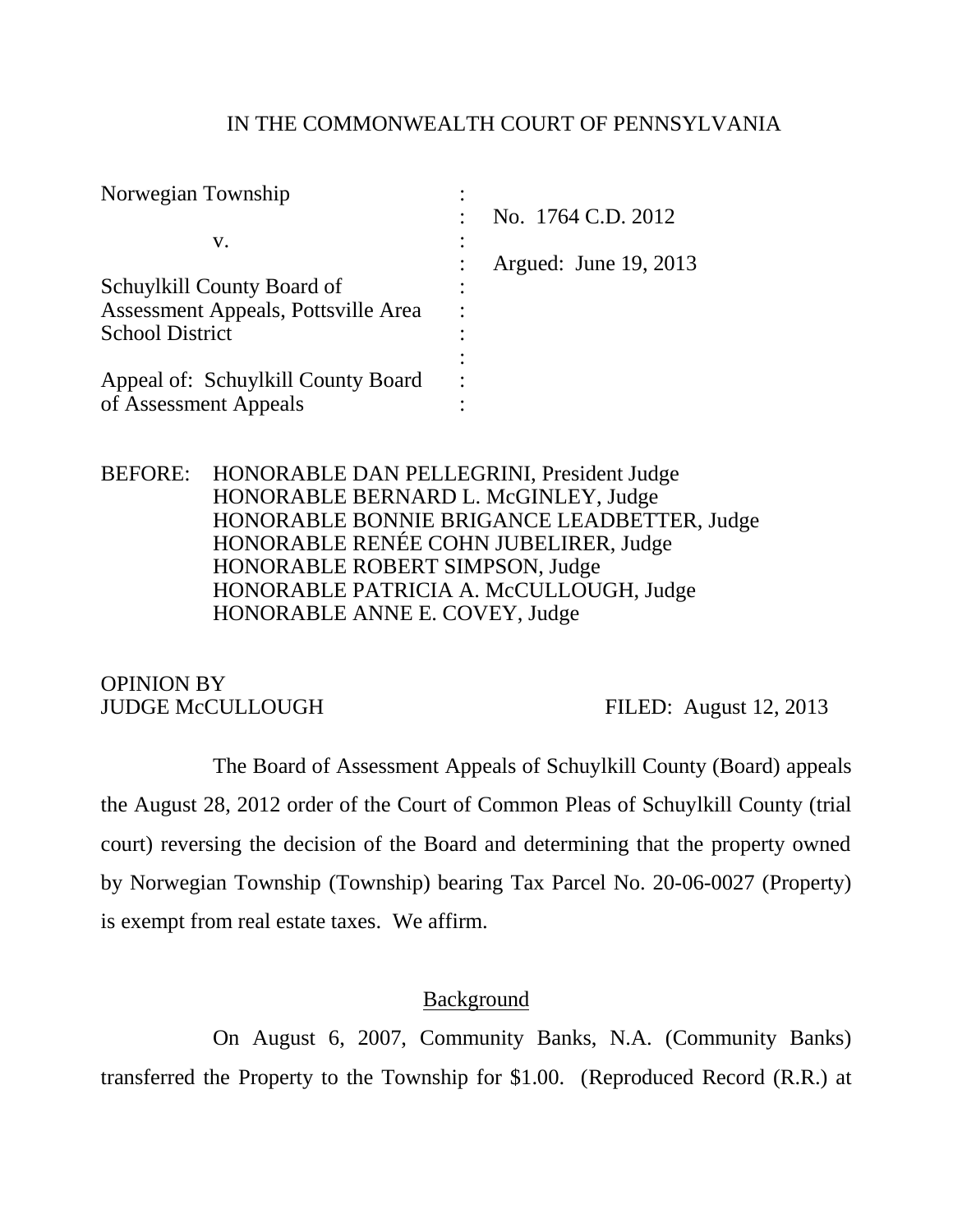31a.) On March 1, 2012, Schuylkill County sent a notice to the Township notifying the Township of municipal/county and school district tax liability for the Property. (*Id.*) The Township appealed to the Board, which held a hearing on May 8, 2012. (R.R. at 52a.) By order dated May 9, 2012, the Board affirmed its tax assessment of the Property based on fair market value. (*Id.*) On June 8, 2012, the Township appealed the tax assessment of the Board to the trial court challenging the Property's tax-exempt status.

On July 12, 2012, the trial court held a hearing on the Township's tax assessment appeal. The parties stipulated to and the Board admitted the tax record card reflecting the Property's assessed fair market value of \$49,010.00. (Notes of Testimony (N.T.) at 3-4; R.R. at 31a.)

Leo John Grace (Grace), a supervisor and clerk for the Township, testified that Community Banks transferred the Property to the Township in 2007. Grace testified that the Township applied for grant money in 2007, and has been unsuccessfully applying ever since, to build a playground on the Property, but no funds were or are available. (N.T. at 5-6.) Grace stated that "since there is no grant money available . . . we've been cleaning it and cutting trees, and we're going to put some park benches in there, people from [the Township] can actually go sit until [grant] money does become available." (N.T. at 6.) Grace added that the Township has also removed debris from the Property. (N.T. at 6-7.)

Grace further testified that there is complete access to the Property "for about . . . three quarters of it, of the [P]roperty, and we plan on doing the rest." (N.T. at 7.) Grace stated that the Property is included in the Township's maintenance program to cut the grass and clean up after storms "maybe three times a month, same as [the Township does] with the [other] playgrounds." (*Id.*) Lastly, Grace asserted

2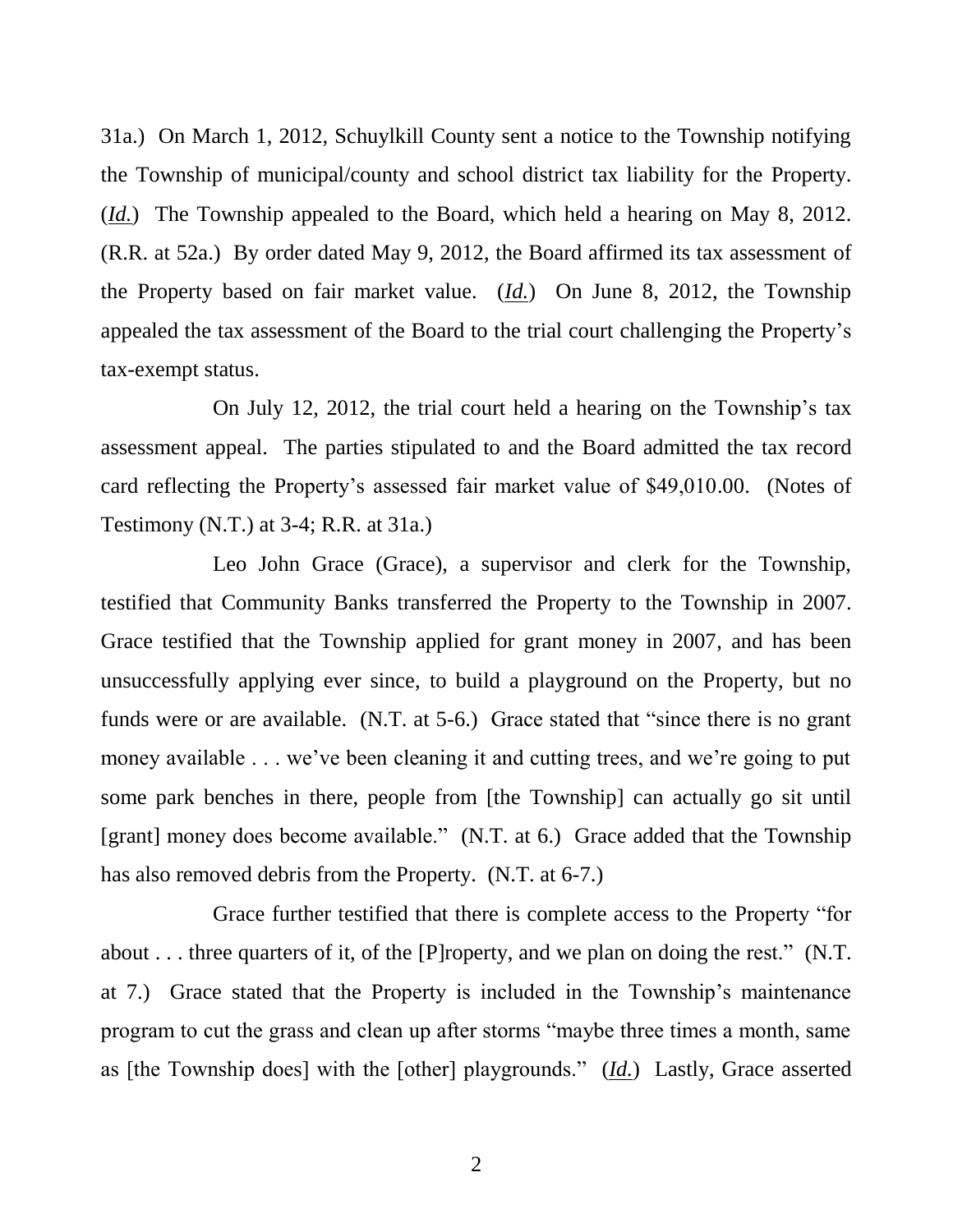that the Township has applied for grants "several times through Amtek Engineering" and has spent thousands of dollars to make the Property open for public use. (N.T. at 17.) At the conclusion of the hearing, the trial court kept the record open for the Township to submit photographs of the Property. (N.T. at 21-22.)

By opinion and order dated August 28, 2012, the trial court held that the Property was exempt from real estate taxes. The trial court noted that, while the burden for establishing tax exemption is usually on the taxpayer under the general rule that all real estate is taxable, the taxing authority has the burden of proof when establishing tax liability for government-owned property. Relying on *Granville Township v. Board of Assessment Appeals of Mifflin County*, 900 A.2d 1012 (Pa. Cmwlth. 2006), the trial court stated that property acquired by a township is presumed to be immune from taxation unless there is evidence presented that the property is being used for a non-governmental purpose. The trial court also stated that, under *Senior Citizen Health Care Council v. Board of Tax Assessment Appeals of Erie County*, 678 A.2d 430 (Pa. Cmwlth. 1996), if a township has made a goodfaith effort to develop a property it owns for its intended use, then the property is taxexempt. (Trial court op. at 1-3.)

The trial court determined that the Property was tax-exempt under Article VIII, section 2 of the Pennsylvania Constitution<sup>1</sup> and section 8812 of the Consolidated County Assessment Law  $(Law)$ , which authorize the exemption of public property used for public purposes from taxation. (Trial court op. at 2-3, 5-6.) The trial court concluded as follows:

l

<sup>&</sup>lt;sup>1</sup> PA. CONST. art. VIII, §2.

<sup>2</sup> Act of October 27, 2010, P.L. 895, as amended, 53 Pa.C.S. §8812.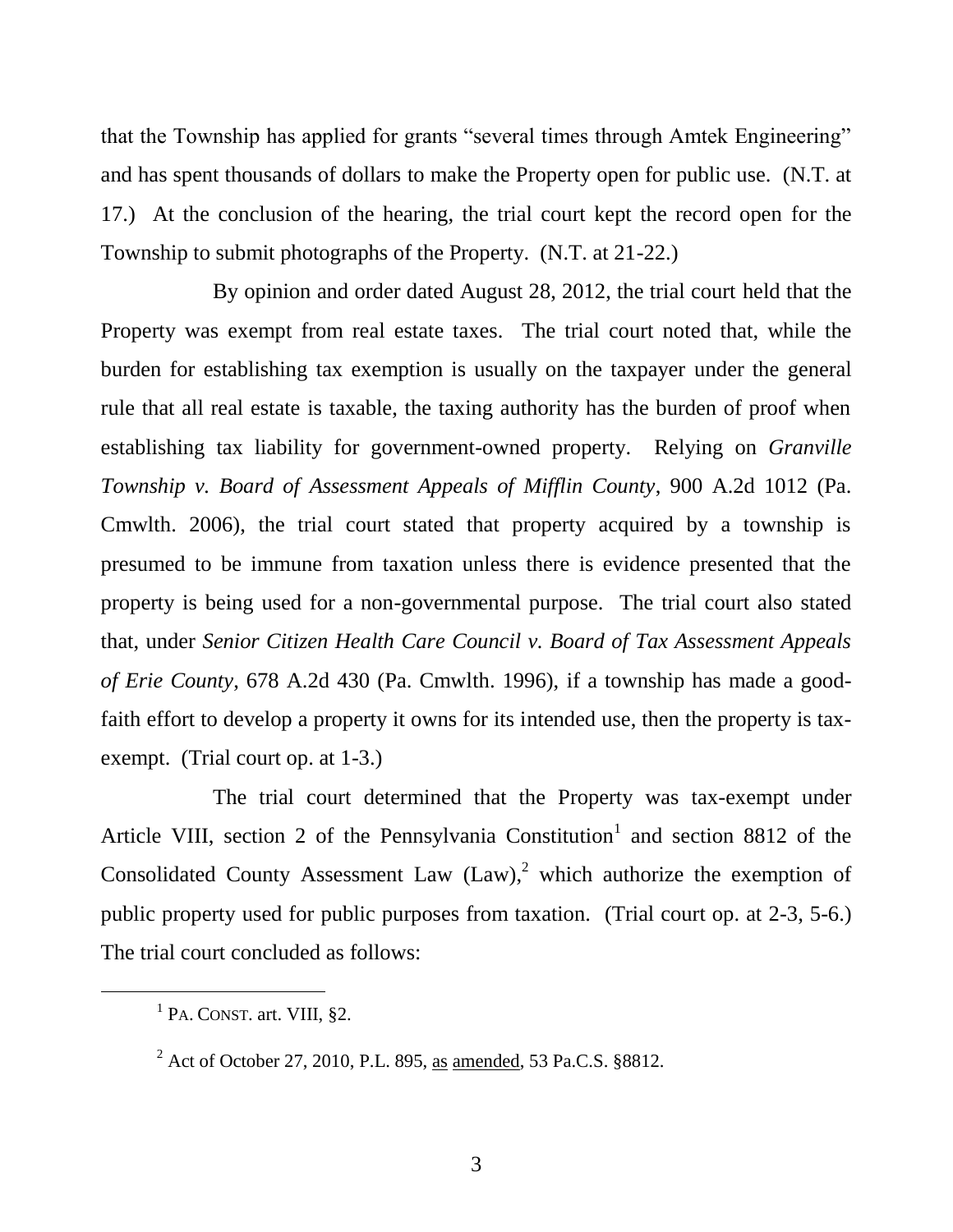If the Township is currently using the property for public purposes then the property is tax exempt. Also if the Township has made a good faith effort to commence developing the property for its intended use then the property would be tax exempt. See *Senior Citizen Health Care Council*. The testimony of Mr. Grace shows that the township purchased the property to be used as a park and/or playground. The Township's efforts to create the park and/or playground have been slow because the Township has not been able to secure grant funding to help them pay for the development of the park and/or playground.

Without the grant funding, the land has not been able to be fully developed as a park and/or playground. However, the land is still an area for residents to use for recreational activities. With benches being added to the land it will be more apparent to Township [sic] residents that the property is available to members of the public. As testified to by Mr. Grace the location of the land makes it a good area for residents to use, to walk their dogs or for any other recreational activities.

Even if the Township [sic] efforts to build a playground or park have been delayed because of a lack of funding there is no evidence to suggest that the land in question has been used for a non-public purpose. Under these circumstances, taxation of the property is neither compelled nor intended by the Pennsylvania Constitution or the County Assessment Law. The land is available to the public for recreational activities and we believe that the land has been used by the Township to benefit the public. We also believe that the township has made a good faith effort [to] develop the land to be used as a park and/or playground.

(Trial court op. at 5-6.) (emphasis added.)

l

On appeal, $3$  the Board argues that the trial court erred in determining that

the Board bears the burden of proving that the Township is not using the Property for

 $3$  Our scope of review in a tax assessment appeal is limited to determining whether the trial court abused its discretion or committed an error of law and whether the decision is supported by the requisite evidence. *Granville*, 900 A.2d at 1014. Substantial evidence is such relevant evidence **(Footnote continued on next page…)**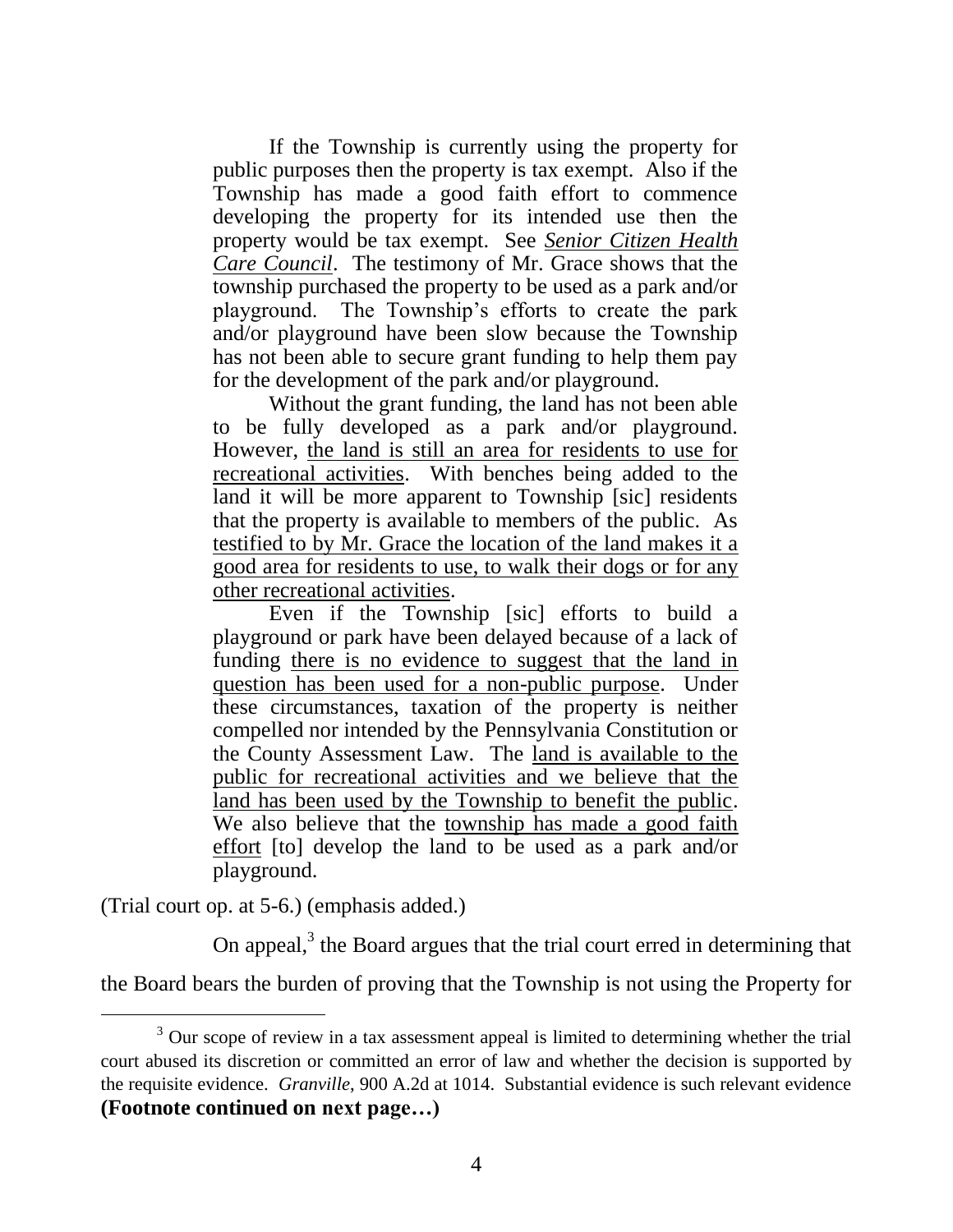a public purpose and therefore the Property is taxable. The Board asserts that the trial court erred in concluding that the Property is tax-exempt because: (1) the Township is not actively and currently using the Property for public purposes; (2) the Township merely "intends" to use the Property as a public park and/or playground and has not begun construction or expended significant sums of money towards this development; (3) the Township does not have the necessary funds to develop the Property for public purposes; and (4) the Township has failed to install improvements to the Property or notify its residents that the Property is available for public use as a park and/or playground.

## Discussion

### Burden of Proof

Initially, we must determine whether the trial court erred in placing the burden of proof on the Board to show that the Property is not used for a public purpose, and, thus, subject to taxation. Usually, the taxpayer bears the burden of establishing a tax exemption under the rule that all property is subject to real estate taxes. *In re Borough of Reiglesville from Bucks County Board of Assessment and Revision of Taxes*, 979 A.2d 399, 403 (Pa. Cmwlth. 2009). Generally, the taxing authority's admission of the tax assessment record into evidence establishes a prima

# **(continued…)**

 $\overline{a}$ 

as a reasonable mind might accept as adequate to support a conclusion. *Church of the Overcomer v. Delaware County Board of Assessment Appeals*, 18 A.3d 386, 388-89 n.1 (Pa. Cmwlth. 2011). Whether property is tax-exempt or immune from taxation is a question of law; our standard of review is de novo and our scope of review is plenary. *Southeastern Pennsylvania Transportation Authority (SEPTA) v. Board of Revision of Taxes*, 574 Pa. 707, 712, 833 A.2d 710, 713 (2003); see also *Granville*, 900 A.2d at 1014.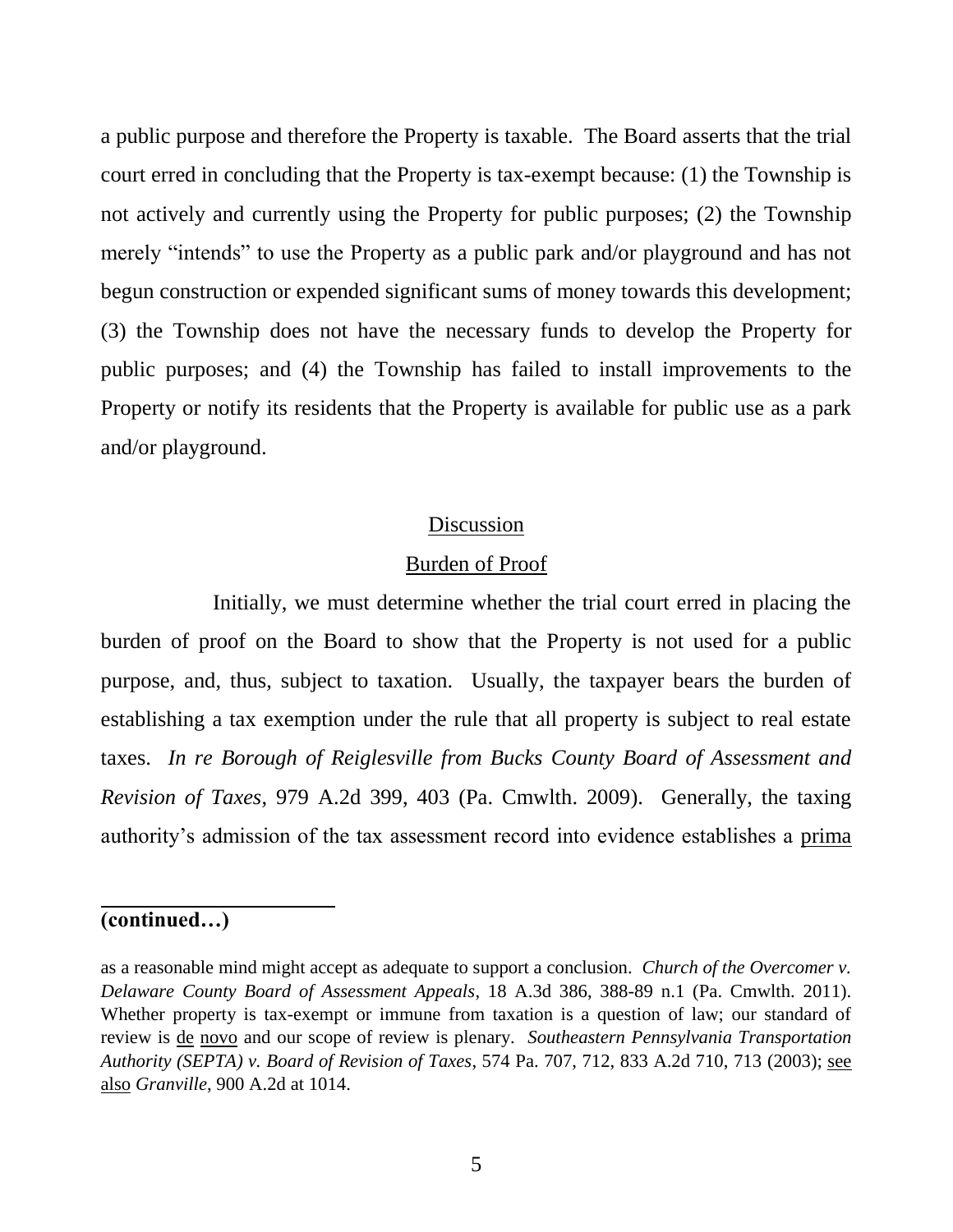facie case for taxability, and it is the taxpayer's burden to overcome the validity of the tax assessment with competent, relevant evidence. *Gitney v. Berks County Board of Assessment Appeals*, 635 A.2d 737, 741 (Pa. Cmwlth. 1993). However, "[t]he burden of proof of liability for taxes is on the taxing authority where the real estate in question is owned by a governmental body." *Granville*, 900 A.2d at 1016; see also *In re Borough of Reiglesville*, 979 A.2d at 403.

The general rule that government-owned property is presumed taximmune has a long historical basis in our case law. As our Supreme Court held in *Directors of the Poor of Schuylkill County v. School Directors of North Manheim Township*, 42 Pa. 21 (1862):

> If we require the townships, counties, towns, cities, and state, and the road, school, and poor authorities, to tax each other, we shall furnish fees enough for several hundred officers engaged in transferring from one public body to another the taxes which it has collected for its public purposes . . . Surely it is not too much to say this is absurd. The public is never subject to tax laws, and no portion of it can be without express statute. No exemption law is needed for any public property, held as such.

*Id.* at 25.

In *Granville*, the court, in considering *Directors of the Poor of Schuylkill County* and the history of the taxability of government-owned property, stated, "[t]he concept of the tax immunity of public property has survived constitutional and statutory revisions; what has changed is how it is applied and under what terms." *Granville*, 900 A.2d at 1016.

Relying on *Guilford Water Authority v. Adams County Board of Assessment*, 570 A.2d 102 (Pa. Cmwlth. 1990), the Board argues that the trial court erred by placing the burden on the Board to prove the Township's tax liability for the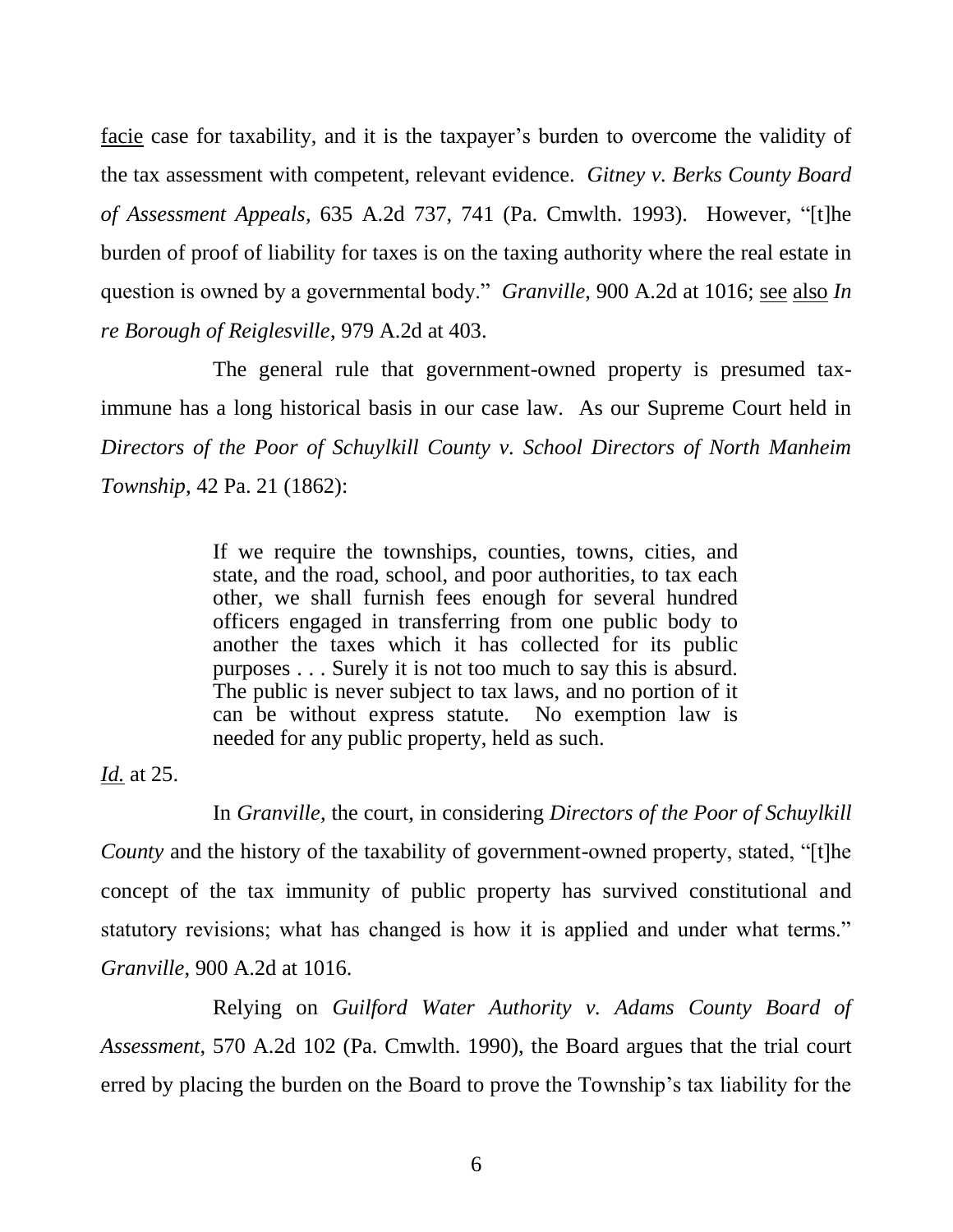Property. However, the Board's reliance on *Guilford* is misplaced. *Guilford* involved an appeal by Guilford Water Authority, a municipal authority, from a decision denying its claim for a real estate tax exemption. We held that Guilford Water Authority, the taxpayer, had the burden to prove tax-exempt status. *Id.* at 103 n.2. In doing so, we relied upon *Appeal of Pittsburgh Institute of Aeronautics*, 435 Pa. 618, 258 A.2d 850 (1969), which is distinguishable from the present case.

In *Appeal of Pittsburgh Institute of Aeronautics*, the Pittsburgh Institute of Aeronautics (PIA), a non-profit corporation, claimed to be exempt from taxes as a purely public charity. In that case, our Supreme Court noted that a taxpayer claiming a tax exemption bears the burden to prove tax-exempt status. *Id.* at 622, 258 A.2d at 852. However, property owned by non-profit corporations, such as PIA, is not entitled to the same presumption of tax immunity or tax exemption as is governmentowned property, such as that owned by the municipal authority in *Guilford*. In deciding *Guilford*, we failed to consider this important distinction and misstated the appropriate burden of proof for government-owned property.

The Board's further reliance on *Hospital Utilization Project v. Commonwealth*, 507 Pa. 1, 487 A.2d 1306 (1985), to demonstrate that the burden of proof for tax exemption lies with the taxpayer is also misplaced for similar reasons. In *Hospital Utilization Project*, the taxpayer, like the taxpayer in *Appeal of Pittsburgh Institute of Aeronautics*, contended that it had tax-exempt status because it was a public charity. Similar to cases involving non-profit corporations, the burden is on the taxpayer seeking exemption as a public charity to prove its entitlement to taxexempt status. *Hospital Utilization Project*, 507 Pa. at 13, 487 A.2d at 1312. However, as previously observed, such is not the case with government-owned property, and the court's conclusion of the burden of proof in *Hospital Utilization*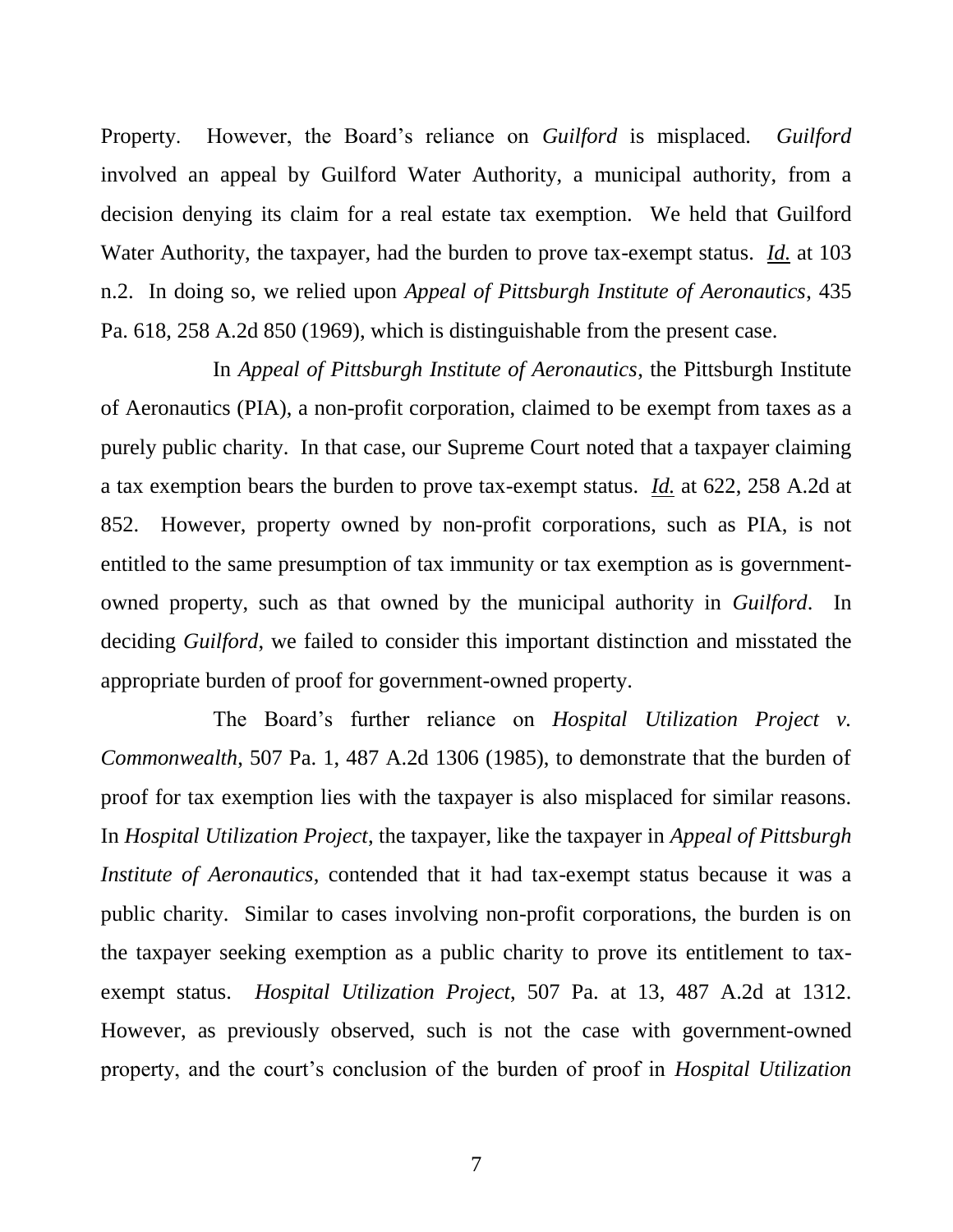*Project* is inapplicable to the present case. Further, the exemption at issue in *Hospital Utilization Project* was for sales and use tax, which is not at issue here.

Indeed, a progeny of cases decided after *Guilford* have held that municipal authorities, including townships, are extensions of the Commonwealth, and, thus, property owned by these entities is presumptively non-taxable. *Lehigh-Northampton Airport Authority v. Lehigh County Board of Assessment*, 585 Pa. 657, 674-75, 889 A.2d 1168, 1179 (2005) ("[P]roperty owned by a Commonwealth governmental agency is presumed immune, and the taxing body bears the burden of proving any limitation of the scope of the agency's immunity relative to an individual parcel of property that it wishes to tax."); *In re Borough of Reiglesville*, 979 A.2d at 403 ("The burden of proof for establishing the tax liability of a government-owned property lies with the taxing authority."); *Granville*, 900 A.2d at 1016 ("[T]he burden of proof of liability for taxes is on the taxing authority where the real estate in question is owned by a governmental body."); *Dauphin County General Authority v. Dauphin County Board of Assessments*, 768 A.2d 895, 898 (Pa. Cmwlth. 2000) (Property owned by a municipal authority which is primarily and principally used "for a public purpose" is exempt from taxation). Thus, the Board's reliance on *Guilford* is misplaced.

The Board's reliance on *In re Township of Middleton*, 654 A.2d 195 (Pa. Cmwlth. 1995), is similarly misplaced. In that case, we held that the burden was on a township to prove that property it owned was tax-exempt. However, in doing so, we relied on *Lehigh Valley Cooperative Farmers v. Bureau of Employment Security, Department of Labor and Industry*, 498 Pa. 521, 447 A.2d 948 (1982), a case involving a cooperative agricultural association claiming tax exemption from paying unemployment compensation taxes. As in *Guilford*, in *In re Township of Middleton*,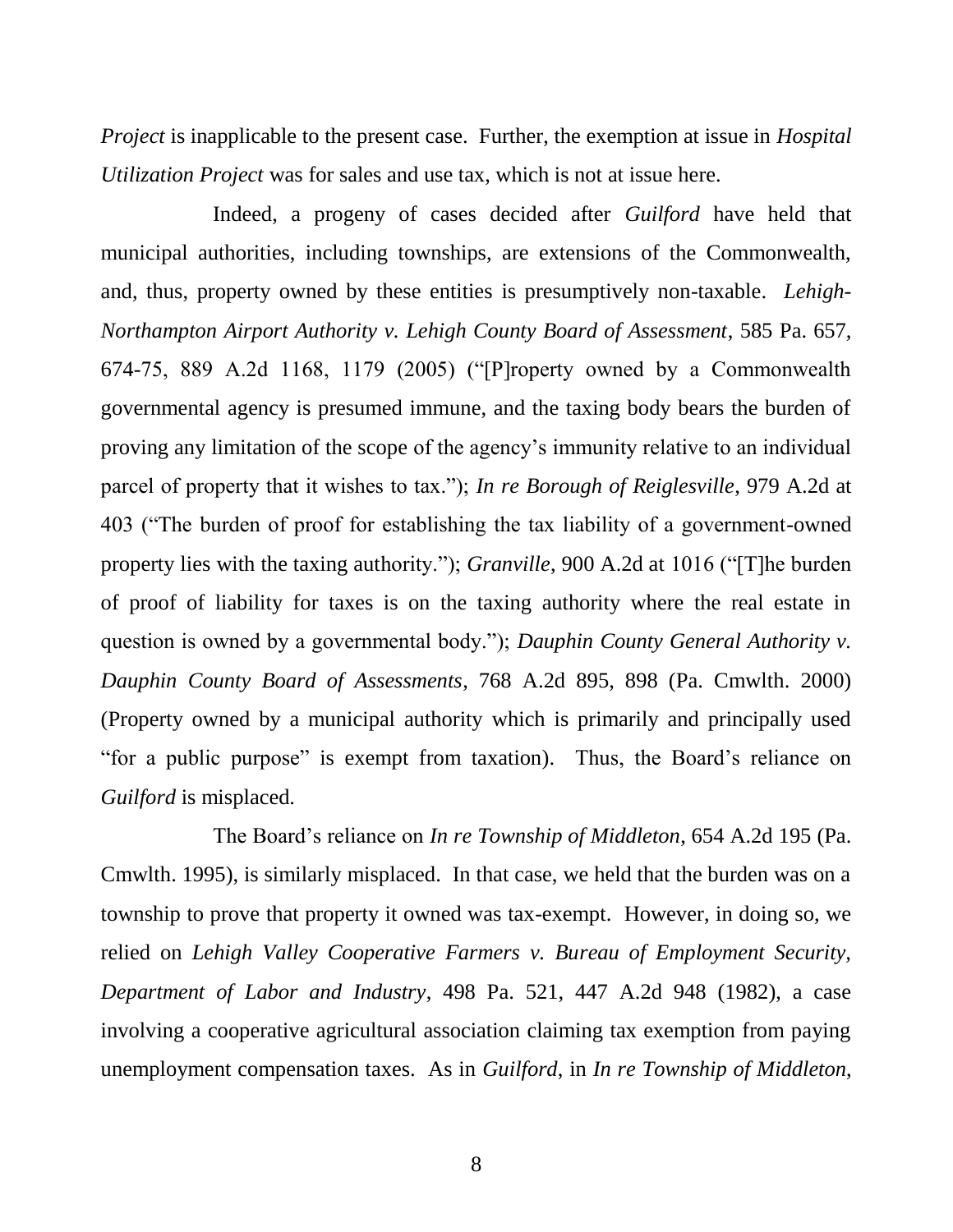the court misplaced the burden of proof in a government-owned property context on the taxpayer by mistakenly borrowing a principle from a case that did not involve government-owned property.

Further, in *In re Township of Middleton*, this Court also declined to extend tax immunity to townships, as we determined that a municipality was neither the Commonwealth nor one of its agencies. However, this court in *In re Township of Middleton* failed to cite any authority for its conclusion, and subsequent cases from both this Court and our Supreme Court have held otherwise. See *Lehigh-Northampton Airport Authority; In re Borough of Reiglesville; Granville; Dauphin County General Authority.*

While the dissent chooses to ignore "which party has the burden of proof or what has been decided in other cases," (Dissent slip op. at 1), a discussion of these issues is necessary to the outcome of this case. In this regard, we conclude that the present case is controlled by our decision in *Granville*, which cited the reasoning of our Supreme Court in *Lehigh-Northampton Airport Authority*. In *Lehigh-Northampton Airport Authority*, the Supreme Court affirmed "decades of precedent" in this Commonwealth holding that municipal authorities created under the Municipality Authorities  $Act^4$  are agencies of the Commonwealth. 585 Pa. at 672, 889 A.2d at 1177. The court further noted that property owned by the Commonwealth is presumed to be immune from taxation and that the taxing authority bears the burden of proving the property's taxability. *Id.* at 675, 889 A.2d at 1179. In *Granville*, we applied the reasoning of *Lehigh-Northampton Airport Authority* to

l

<sup>&</sup>lt;sup>4</sup> Act of May 2, 1945, P.L. 382, as amended, 53 P.S. §§301-322. The act was recodified and replaced by the Act of June 19, 2001, P.L. 287, as amended, 53 Pa.C.S. §§5601-5623.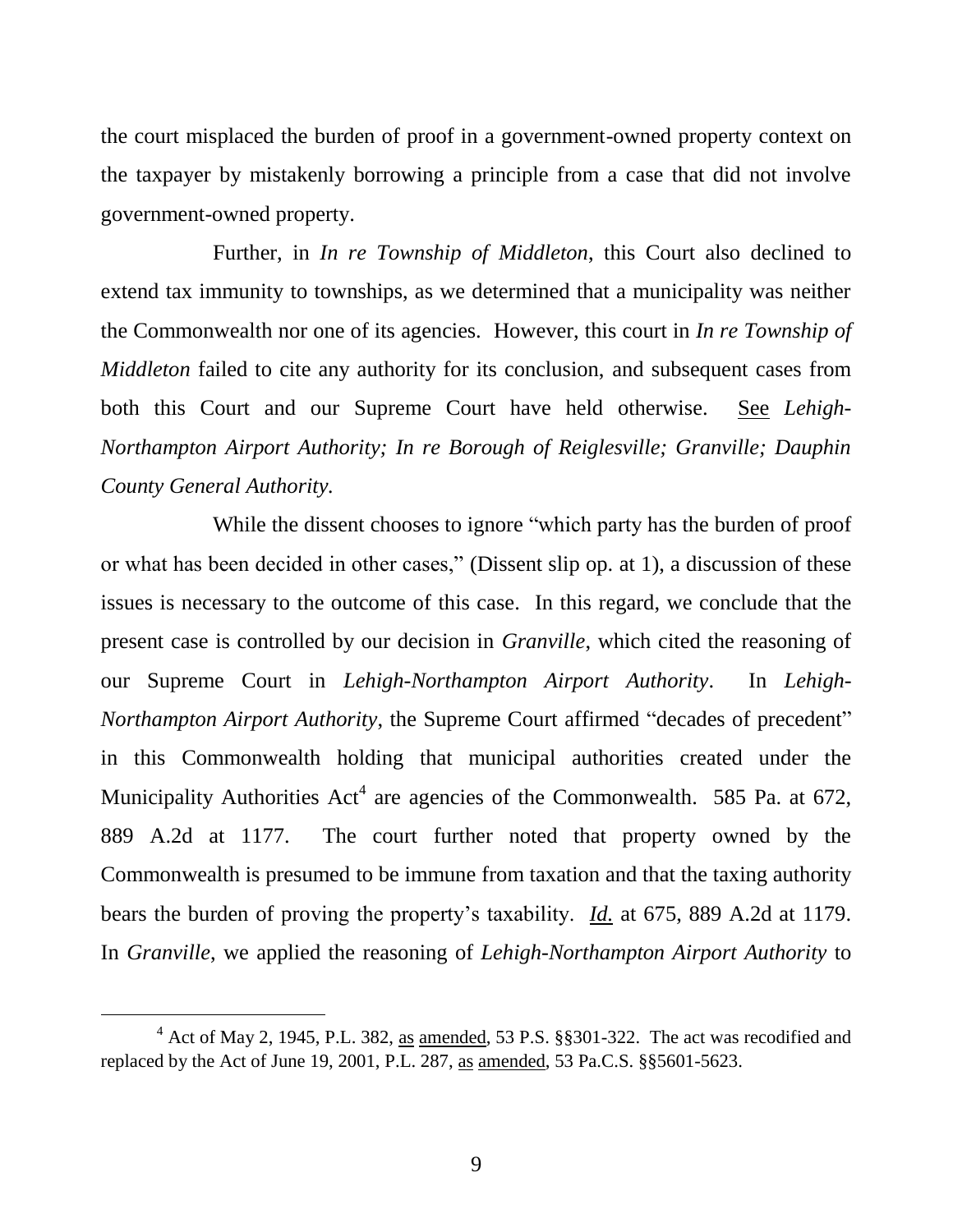property owned by a township and held that a township is a governmental body whose property is presumed to be immune or exempt from tax. We noted in *Granville* that decisions addressing the taxability of public property use the terms immunity and exemption almost interchangeably and that the failure to recognize that different principles may be at work in different cases has added to the confusion in these types of cases. Nevertheless, we reiterated that "the burden of proof of liability for taxes is on the taxing authority where the real estate in question is owned by a governmental body." *Granville*, 900 A.2d at 1016. Thus, the trial court properly relied on *Granville* to conclude that the Board bore the burden to prove that the Property is subject to taxation.

#### Public Use

The basis for tax exemption of public property is found in Article VIII, section 2 of the Pennsylvania Constitution and in section 8812 of the Law. In relevant part, Article VIII, section 2 of the Pennsylvania Constitution states:

> (a) The General Assembly may by law exempt from taxation:

> > (iii) That portion of public property which is actually and regularly used for public purposes.

PA. CONST. art. VIII, §2. Section 8812 of the Law states further:

**(a) General rule.**--The following property shall be exempt from all county, city, borough, town, township, road, poor, county institution district and school real estate taxes:

> (8) All other public property used for public purposes with the ground annexed and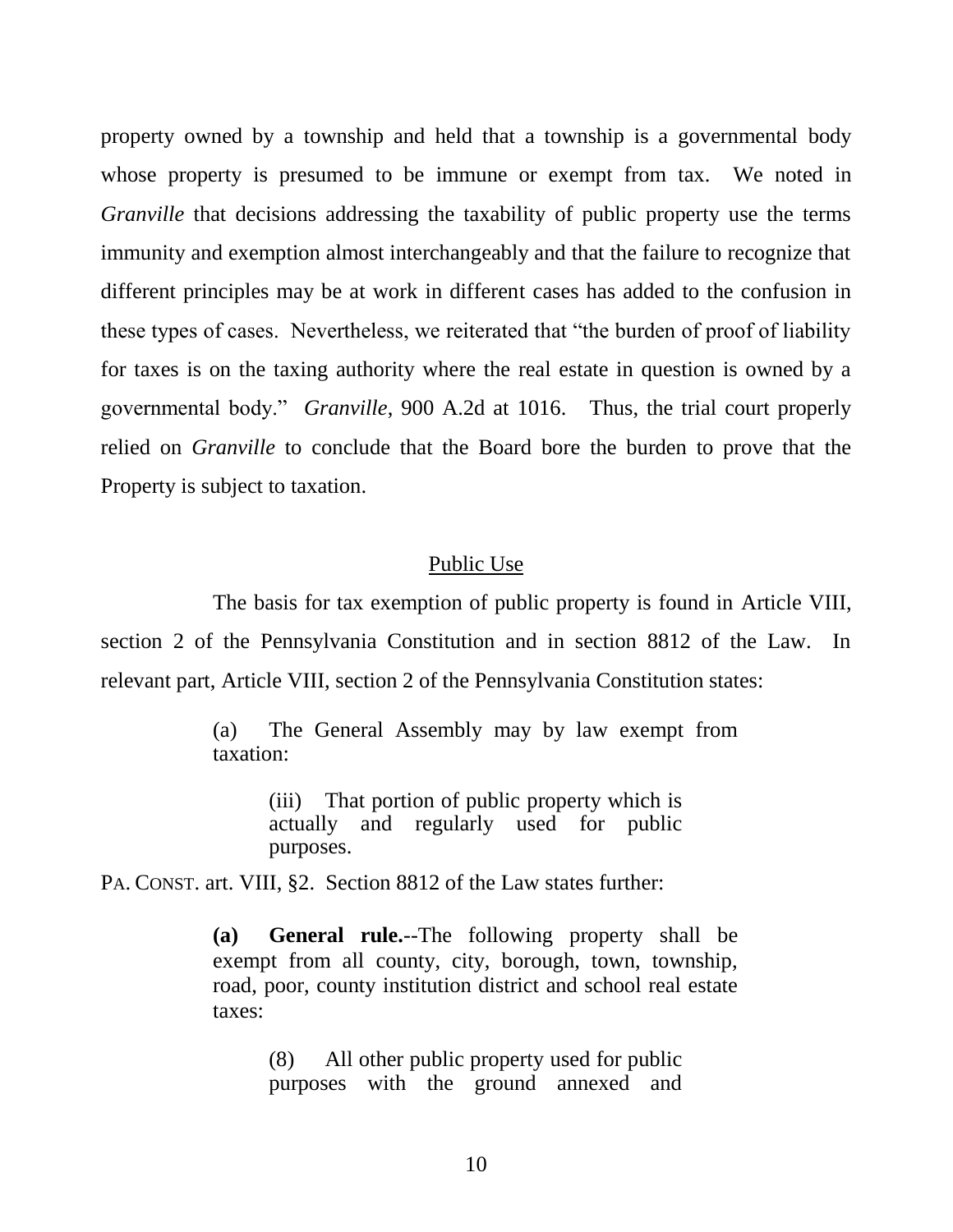necessary for the occupancy and use of the property . . . .

53 Pa.C.S. §8812(a)(8).

In *SEPTA*, our Supreme Court described two distinct analyses; one used to determine whether a property is tax-immune and the other used to determine whether a property is tax-exempt. 574 Pa. at 712, 833 A.2d at 713. However, similar to our decision in *Granville*, the Supreme Court observed that courts within the Commonwealth have used the terms "immunity" and "exemption" interchangeably. *Id.* As we noted in *Granville*, the distinction between tax immunity and tax exemption is unnecessary in the context of government-owned property. 900 A.2d at 1016 n.3. Whether either term is used, government-owned property is not taxable if it is being used for a public purpose, and the taxing authority bears the burden to prove its taxability. *Id.* at 1016. Stated otherwise, the taxing authority must prove that the government-owned property is not being used for a governmental purpose in order for the property to be taxable.

Moreover, the current use of the property, and not an indefinite, prospective use, controls in the court's determination of tax exemption. *Appeal of Municipal Authority of Borough of West View*, 381 Pa. 416, 422, 113 A.2d 307, 310 (1955). A taxpayer may overcome speculative use of a property by proving that it spent sufficient funds towards the development of the property for public use. *Senior Citizen*, 678 A.2d at 432. In *Senior Citizen*, the taxpayer, a non-profit corporation, requested a real estate tax exemption for its property, which was denied by the Board of Tax Assessment Appeals of Erie County because the taxpayer was not currently occupying the property such that the premises was for the use and enjoyment of the taxpayer at the time of the tax assessment. The trial court reversed the Board of Tax Assessment Appeals of Erie County's order, holding that "a good faith effort to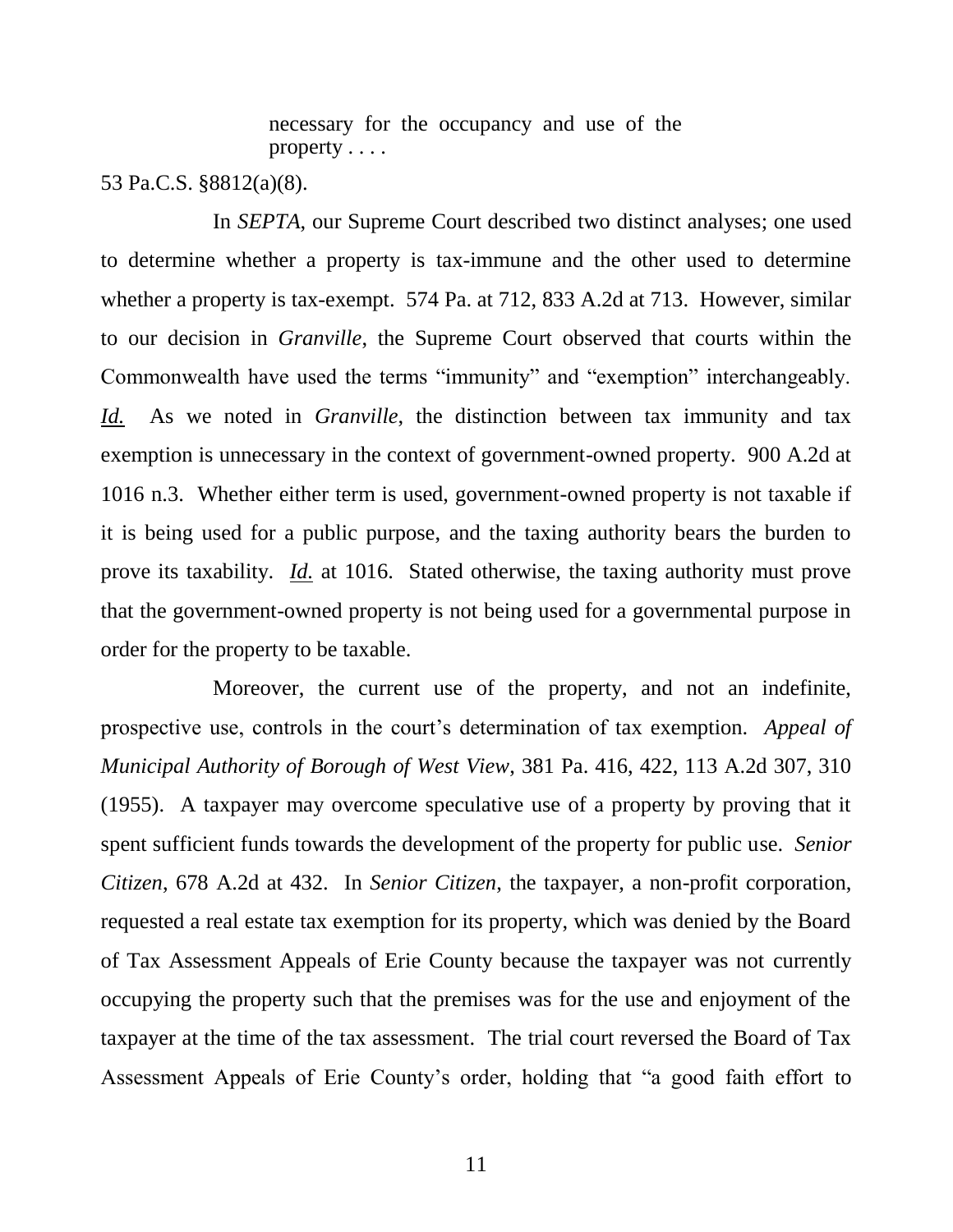commence developing [a] project for its intended use would entitle the applicant to the tax exemption" under the construction standard in *Overmont Corp. v. Board of Tax Revision*, 479 Pa. 249, 251, 388 A.2d 311, 312 (1978) (holding that "when a charity is constructing facilities, that charity is 'using' its property for charitable purposes so as to come within the scope of the General County Assessment Law.") *Senior Citizen*, 678 A.2d at 431.

On appeal, we held that, based on the taxpayer's evidence of obtaining renovation plans after hiring an architect and soliciting bids, the taxpayer expended sufficient funds to meet the "construction" standard in *Overmont*. Although the taxpayer in *Senior Citizen* was a non-profit corporation and not a governmental entity, we view the holding in *Senior Citizen* as adding another obstacle that the taxing authority must overcome in proving that a government-owned property is not being used for a public or governmental purpose.

The Board argues that the trial court erred in concluding that the Property is actually and regularly being used for a public purpose. PA. CONST. art. VIII, §2. The Board further contends that the Township's use of the Property as a park is merely prospective because: (1) the Township has not begun construction or expended significant sums of money towards this development; (2) the Township does not have the necessary funds to develop the Property for public purposes; and (3) the Township has not installed improvements to the Property or notified its residents that the Property is available for public use as a park and/or playground.

However, there is substantial evidence in the record to support the trial court's conclusion that the Board failed to meet its burden to prove the taxability of the Property. The sole evidence that the Board placed into the record is the tax

12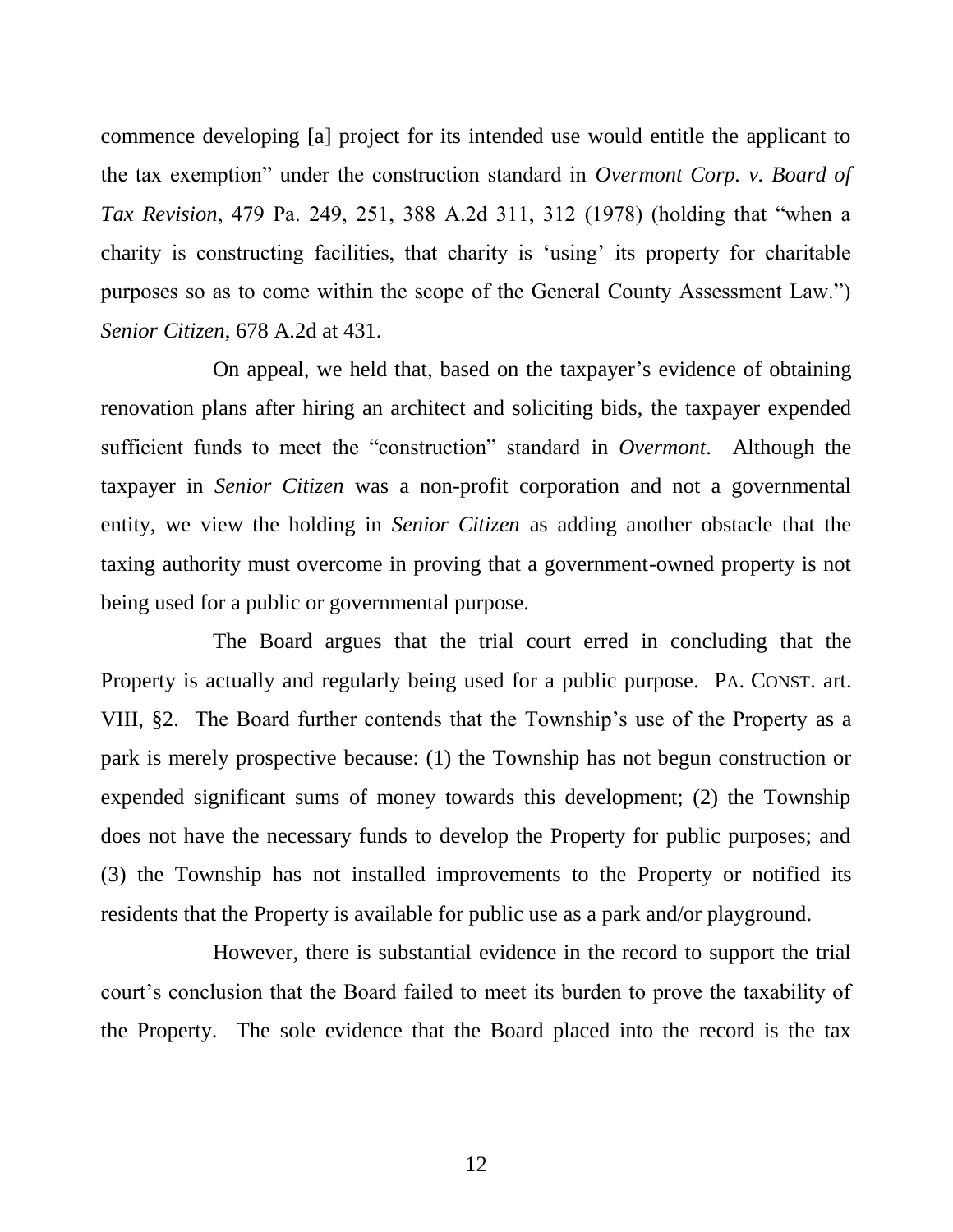assessment record card and a picture of the Property, establishing only that the Property is currently vacant. (R.R. at 31a-32a.)

As section 2 of the Pennsylvania Constitution states, public property that is "actually and regularly used for public purposes" is tax-exempt. PA. CONST. art. VIII, §2. Being actually and regularly used by the public is not the sole factor in considering whether the Property is being used for public purposes. *Lehigh-Northampton Airport Authority*, 585 Pa. at 676, 889 A.2d at 1179-80 (holding that a governmental entity is entitled to complete immunity from taxation as long as it acts within the scope of its granted powers); *SEPTA*, 574 Pa. at 717, 833 A.2d at 716 (noting that the courts must "consider the scope of the immunity, i.e., whether the property was acquired or used for a purpose that is within the operation of the agency"); *Senior Citizen* (holding that a good-faith effort to develop a property, including the expenditure of funds, qualifies that property for a tax exemption).

Notwithstanding that the burden is on the taxing authority to establish the taxability of the Property, the Township produced ample evidence through the testimony of Grace to show that the Property is actually and regularly being used for a public purpose and to support the trial court's finding that the Property is available to the public for recreational activities, has been used by the Township to benefit the public, and that the Township has made a good-faith effort to develop the land for a park or playground. Grace testified that the Township has been maintaining and cleaning the Property, including cutting trees and picking up debris, and is in the process of using the Township's funds to place park benches on the Property. Grace further testified that the public has complete access to 3/4 of the Property, the Township includes the Property in its regularly scheduled maintenance plan, the Township has announced at public meetings that the Property is available for public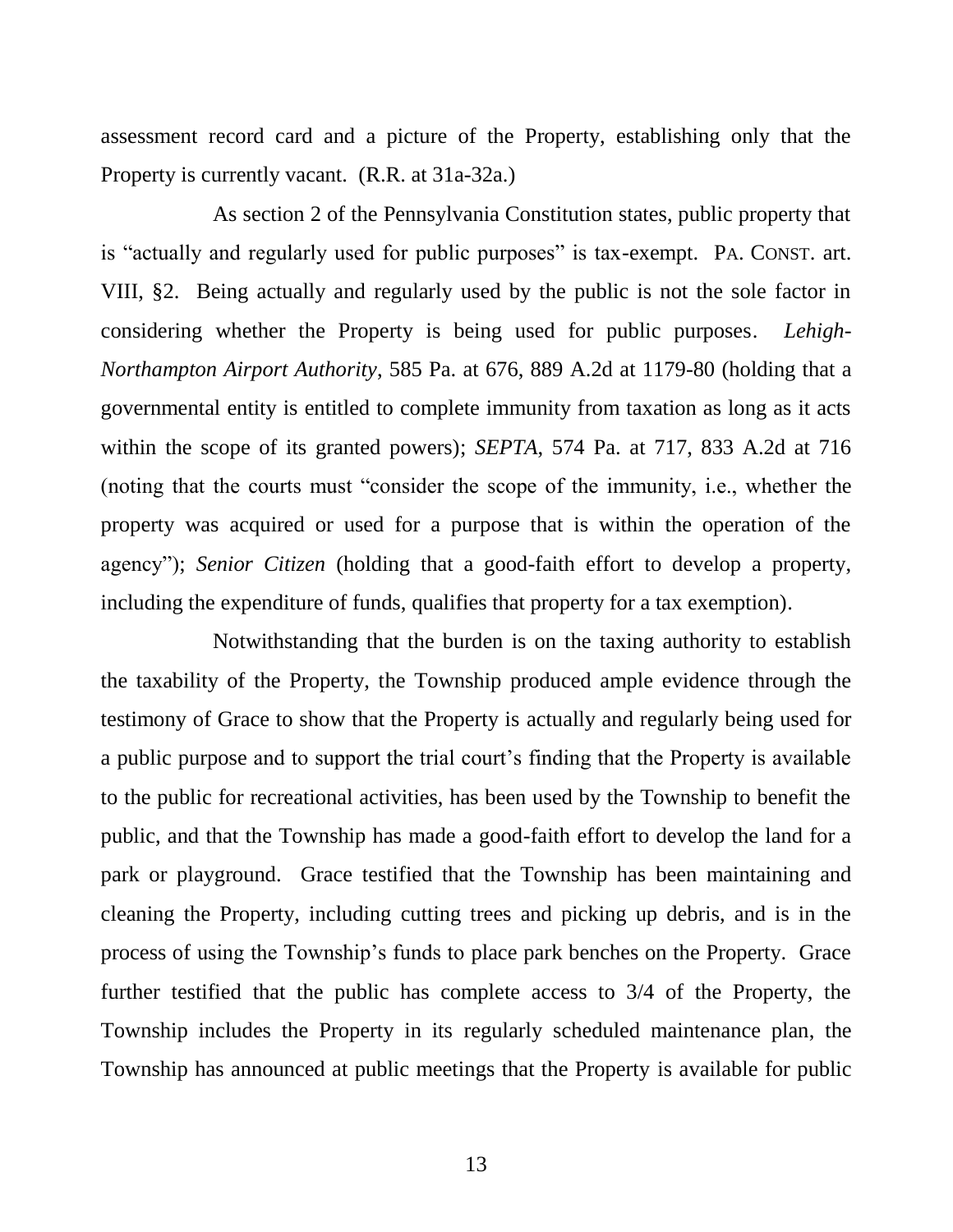use, and the Township has used the Property for public purposes. (N.T. at 6-8, 10- 11.) Specifically, Grace testified as follows:

> Q. Okay. And how often do you actually send crews up there to clean the property for the public?

A. Whenever it needs grass cutting or whatever, and, you know, if it ever storms or anything, we send them up.

Q. That's usually a couple of times a month?

A. Maybe three times a month, same as we do with the playgrounds.

Q. So you basically have a maintenance program for this particular property, the same as you do for your -- the full playgrounds you have in the Township?

A. Yes, we do.

(N.T. at 7.)

Contrary to the dissent's assertion, Grace did not "clearly concede[] the property was not currently being used by the public." (Dissent slip op. at 3.) This "concession" by Grace is taken out of context. Grace's testimony is clearly about park benches, and not an admission that the Property is not currently being used by the public. Specifically, Grace testified as follows:

## Direct Examination

Q. And is it, um, is it the Township's, Norwegian Township's, position that currently the property is being used for public purpose?

A. Yes, we definitely need to add some benches there. And we will do that, we'll order them and we'll have that done. We're trying to get grant money, which hasn't happened.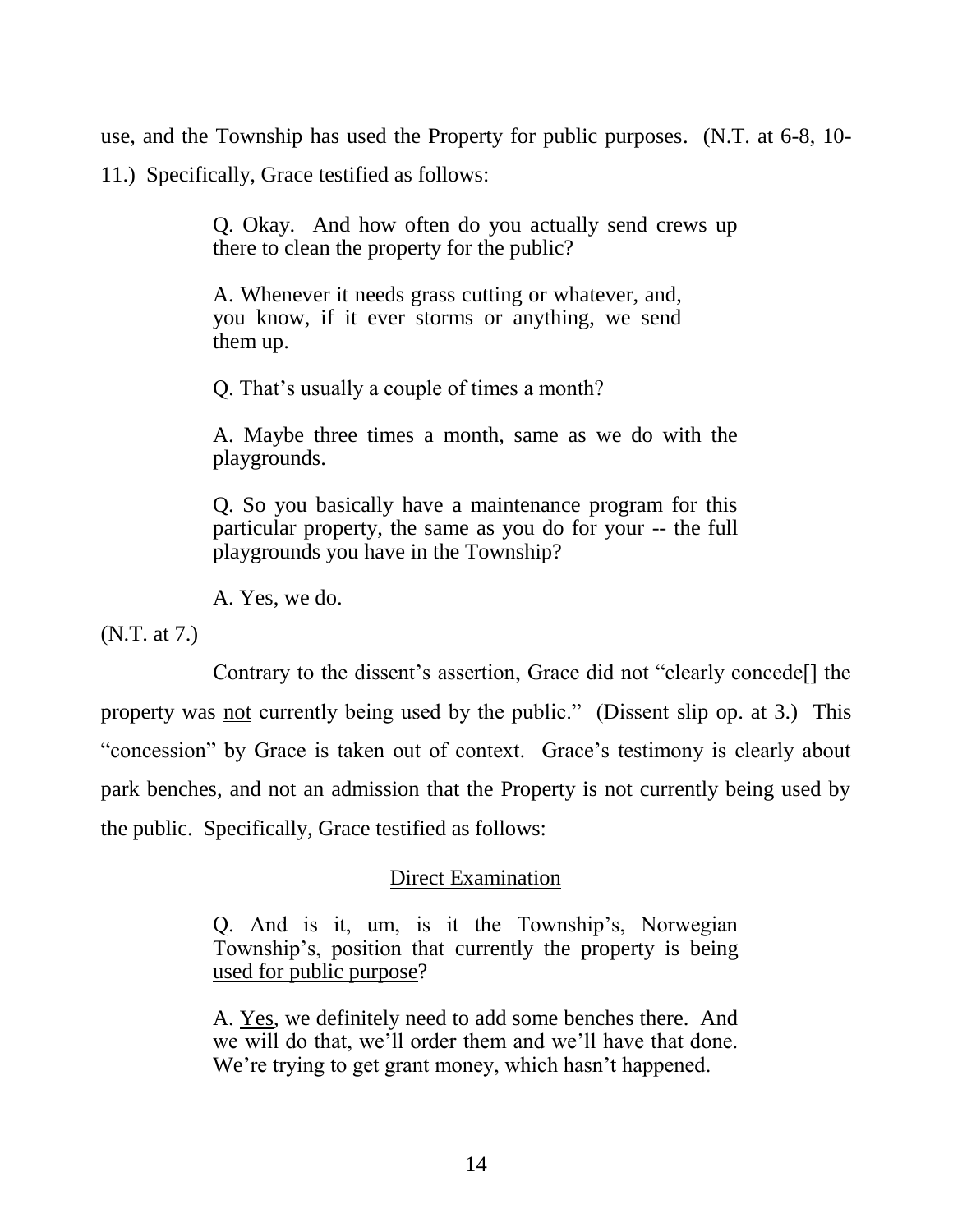Q. And you've been trying since 2007, right?

A. Yes.

\* \* \*

## Cross-Examination

Q. Just to clarify, what -- what is the current public purpose for the property?

A. Right now it's just, uh, really, we're gonna [sic] put some benches there, and then they'll be able to go there at night and sit or whatever because a lot of older people there [sic] in that area, just a place for them to go.

 Right now it's -- we've had it clean, and we're trying to get [grant] money, which I don't think we're gonna [sic] get, so we're going to spend Township funds for some benches and park benches, maybe, for it.

Q. When do you expect to spend the money?

A. We can do it by the end of August as long as we get the benches in.

Q. Is it currently being used by the public?

A. No.

Q. All right.

A. No, no, there's no -- there's -- there's no bench or anything for them to sit.

Q. Is there any sign that's indicating that it's a public park?

A. No, the entrance of Norwegian Woods is there, and I'm sure we can put some signs up.

We're -- our first intent was to put a playground there, but we're definitely not going to get money for that. And that's very expensive to put a new playground there. So until that money becomes available, we'll put some benches there and mark it for community use.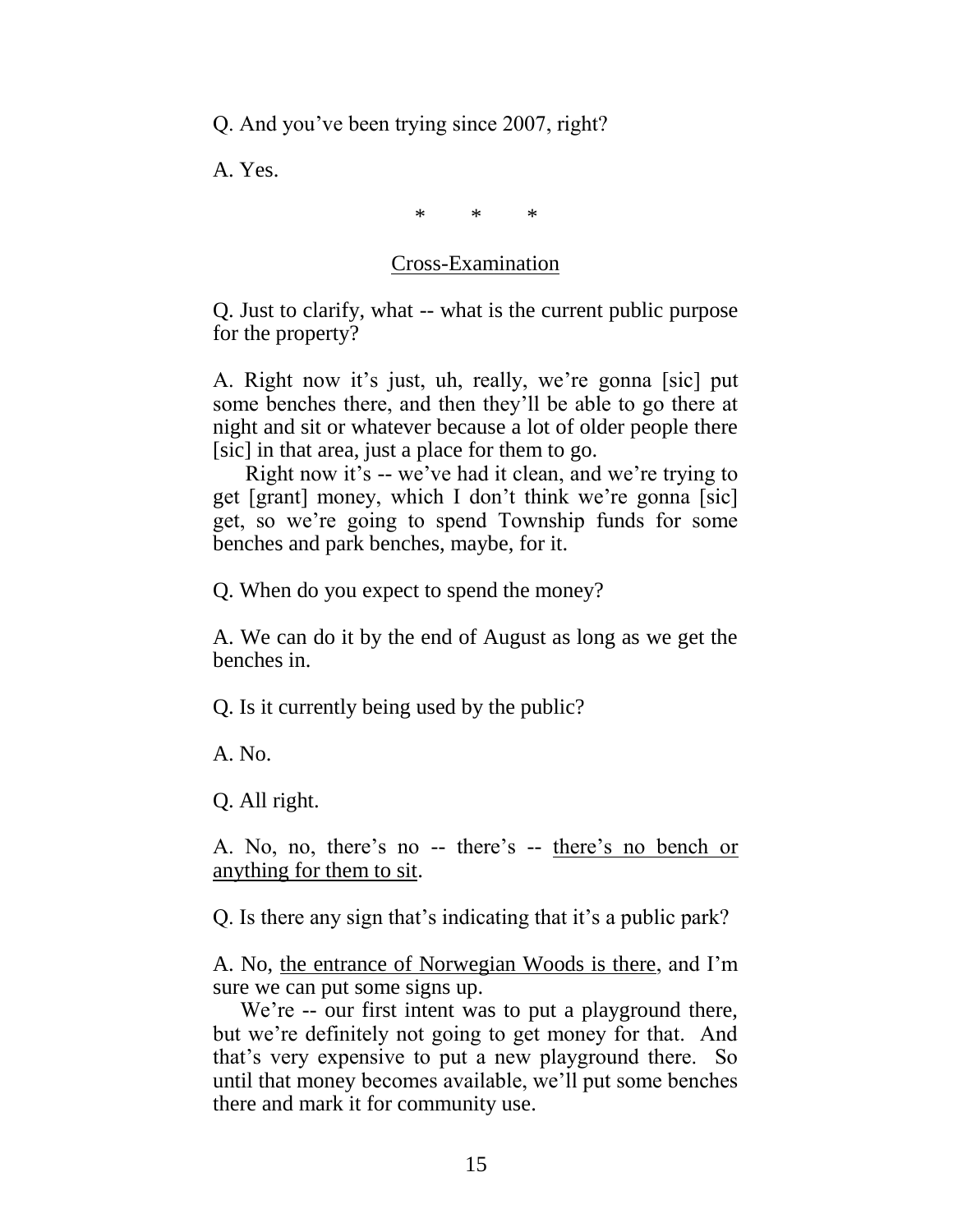\* \* \*

#### Redirect Examination

Q. The public has unfettered access to that property, right?

A. Oh, sure.

Q. And, and --

A. It's not gaited [sic] or anything.

Q. And there's nothing to prohibit them from using it?

A. No, nothing at all.

\* \* \*

#### Re-Redirect Examination

Q. Let me just follow up on that to clear [the Board's attorney] and the Judge's, maybe, issue. Am I correct that at multiple public meetings since 2007 when this was transferred to you, and then the fact was that when the Community Banks was present, it was announced at the public meeting contained within the minutes that this was going -- that the -- the true intention is to --

A. Yes.

Q. -- use this property --

A. Yes.

Q. -- for public purpose?

A. Yes. And it has been.

Q. So it's not like, you know, this is -- you're telling the Judge something that you haven't been, um, announcing to the public for the last three years --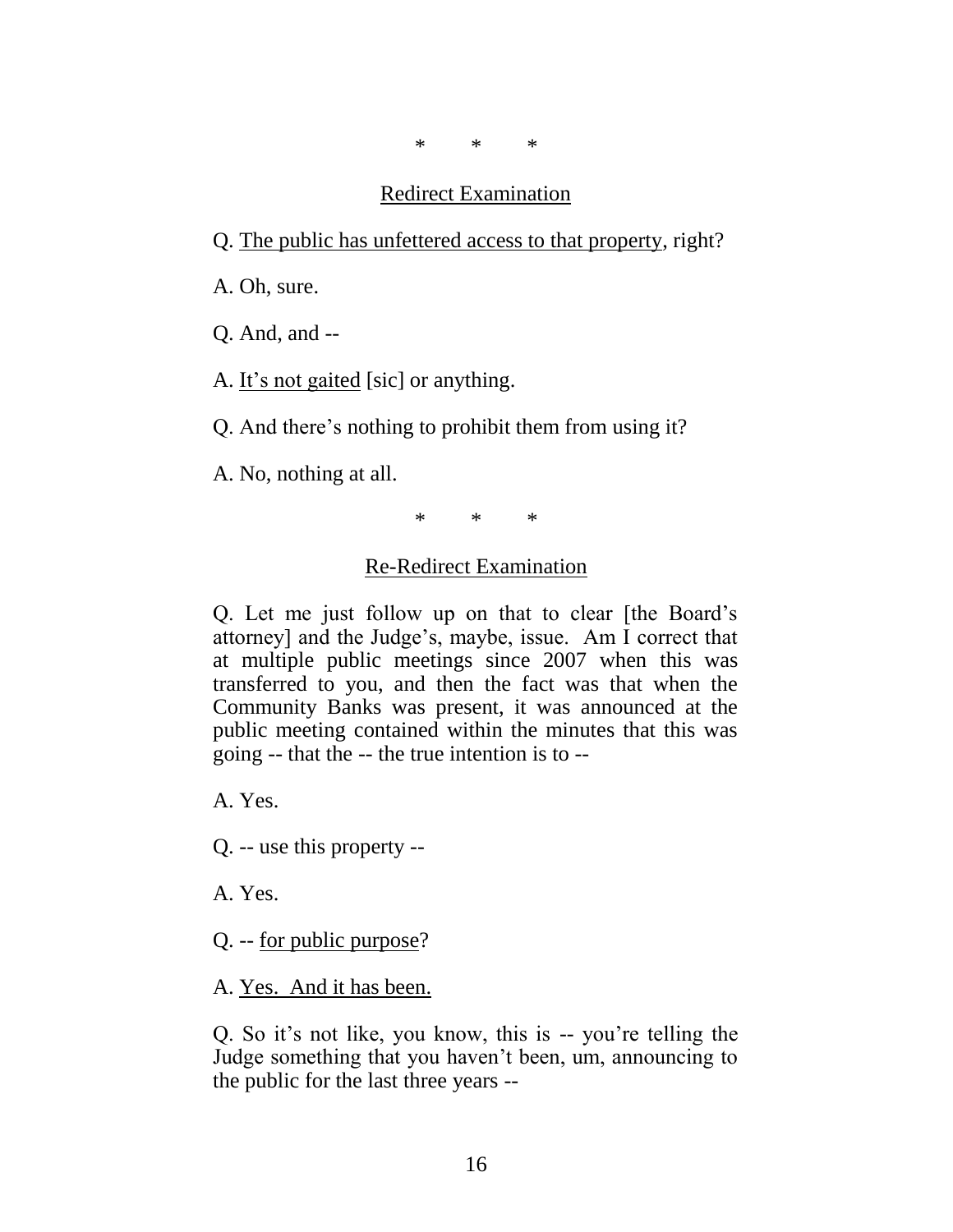A. It's done at public meetings, but there's no signings [sic] to show it. When it has been -- every time we applied for a grant, it's brought up at a public meeting.

(N.T. at 7-11.) (emphasis added.) In sum, Grace testified that the Township has the same maintenance program for the Property as the full playgrounds, the Property is at the entrance to Norwegian Woods, the public has unfettered access, it is not gated, there is nothing prohibiting the public from using it, and every time the Township applies for grant money it is brought up at a public meeting.

Although Grace's testimony focuses on installing benches to further accomodate the public, this does not negate the public purpose use or maintenance of the Property. Further, the applicable burden of proof which the Board must meet governs the outcome of this case, which is not merely whether park benches have been placed on the Property. The Property is tax-immune/exempt unless it is not used for a governmental purpose.

Moreover, the constitutional standard is that the property be used for public purposes, not by the public, PA. CONST. art. VIII, §2, and, as noted above, whether a property is tax-immune/exempt is a question of law. *SEPTA*, 574 Pa. at 712, 833 A.2d at 713 (2003); *Granville*, 900 A.2d at 1014. Further, we must be careful to observe the statutory language and the Supreme Court's caution in *Directors of the Poor of Schuylkill County* that "[t]he public is never subject to tax laws, and no portion of it can be without express statute." 42 Pa. at 25. While the dissent notes that the trial court did not explicitly hold that the Township "actually and regularly used" the Property, (Dissent slip op. at 3), the standard is, "regularly and actually used for public purposes," which was established here. The trial court clearly held that the Property is available to the public for recreational activities, has been used by the Township to benefit the public, and that taxation of the Property is neither compelled nor intended by the Pennsylvania Constitution or the Law.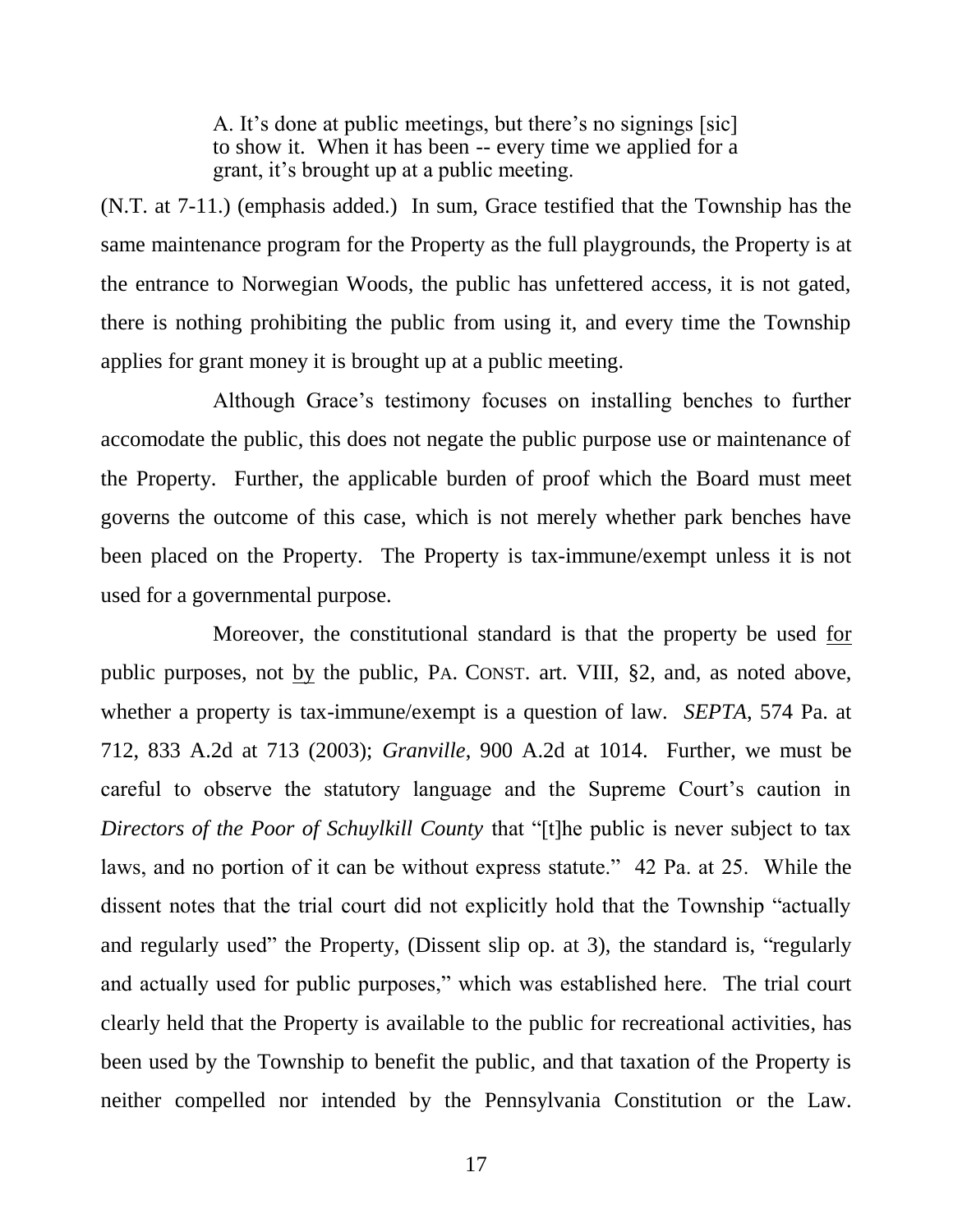Moreover, the trial court concluded that the Property is tax-exempt and such a conclusion cannot be reached unless the Township is "currently using the Property for public purposes." (Trial court op. at 1, 5-6.) Thus, the trial court concluded that the Township is using the Property for a public benefit and that the Board failed to prove otherwise.

The trial court further held that the Township has made a good-faith effort to develop the land to be used as a park or playground. It noted Grace's testimony that the Township has spent money to clear and maintain the site and attempt to secure grant money to transform the Property into a playground. Specifically, Grace testified as follows:

> Q. So -- so you've actually spent probably thousands of dollars to try to create a public property up there between Amtek Engineering as of the cause to, um, to have those people come out there and clean it.

A. Right, there are workers that do that.

(N.T. at 17.) (emphasis added.) As noted above in *Senior Citizen*, this Court held that a taxpayer may overcome any question as to the speculative nature of a project by showing that it has expended sufficient funds towards development of the Property for public use. The Board's failure to establish that the Property is not taximmune/exempt is further underscored here, because, like in *Senior Citizen*, the Township has expended money by soliciting Amtek Engineering to help with the development of the Property into a playground and maintaining the Property on a regular schedule. Hence, the record supports the trial court's finding that the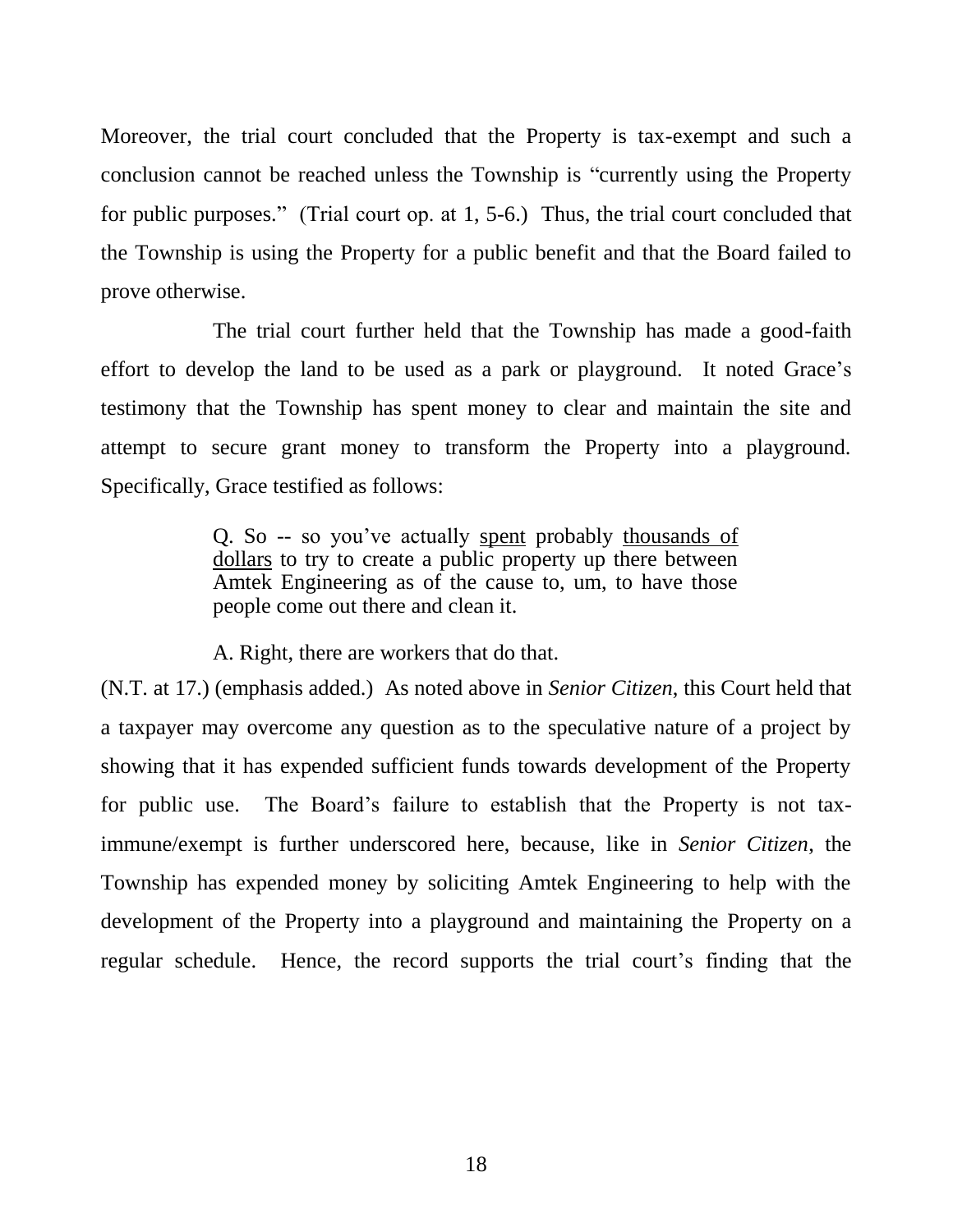Township has made a good-faith effort by expending funds to develop the Property for a public purpose.<sup>5</sup> (Trial court op. at 6.)

Because property owned by a governmental body (i.e., a township) is presumed to be immune from taxation unless there is evidence presented that the property is being used for a non-governmental purpose, see *Granville*, the trial court correctly placed the burden on the taxing authority to prove the Township's tax liability. With the sole evidence by the Board being the tax assessment record card and a photograph of the Property establishing that it is vacant, the record supports the trial court's finding that there was no evidence in the record to suggest that the Property has been used for a non-public purpose and, moreover, supports the findings that the Property is available to the public for recreational activities and was used for the public's benefit. Though not required for a property to be tax-immune/exempt, the trial court also found that the Township made a good-faith effort to develop the Property (as established by the Township's testimony that it had continued to apply for grants, clear trees and debris, and maintain the Property as part of its regular maintenance program for playgrounds/parks). The evidence supports the trial court's findings, and it is insufficient to rebut the presumption – itself supported by a century of case law – that the Property is exempt from taxation. The trial court properly concluded that, "[u]nder these circumstances, taxation of the [P]roperty is neither

l

<sup>&</sup>lt;sup>5</sup> Contrary to the dissent's discussion of factual differences between Senior Citizen and this case, we do not solely rest our holding that the Property is tax-immune/exempt on Senior Citizen. In fact, we previously noted above factual differences between Senior Citizen and this case. Instead, as stated earlier, we view our holding in Senior Citizen that the speculative use of property may be overcome by expending sufficient funds as another barrier over which the taxing authority must hurdle to prove that a governmentally-owned property is not being used for a public or governmental purpose. The Township produced testimony that it spent funds to develop the Property for a public purpose and the Board failed to prove otherwise.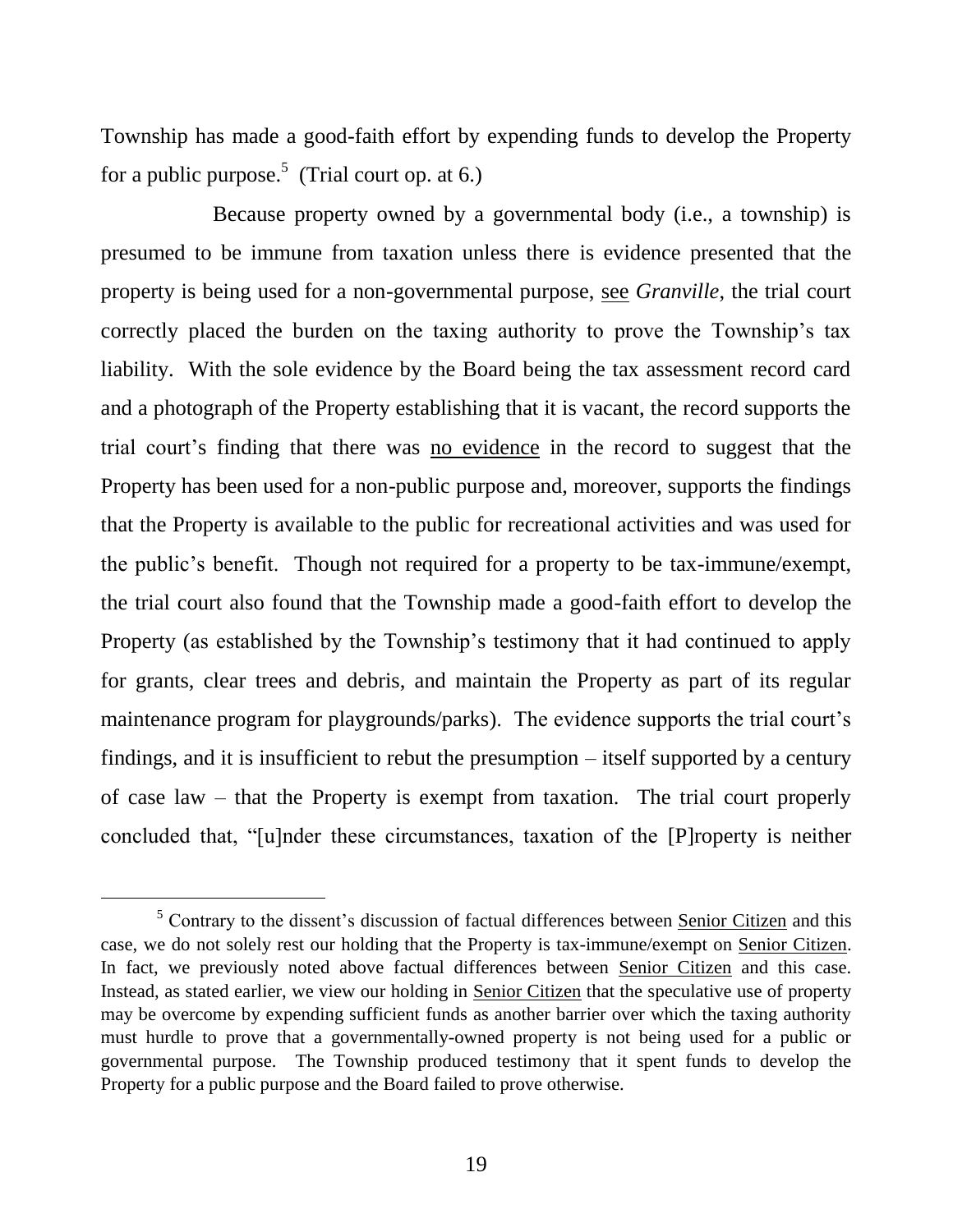compelled nor intended by the Pennsylvania Constitution or the County Assessment Law." (Trial court op. at 5-6.)

Accordingly, we affirm.

\_\_\_\_\_\_\_\_\_\_\_\_\_\_\_\_\_\_\_\_\_\_\_\_\_\_\_\_\_\_\_\_ PATRICIA A. McCULLOUGH, Judge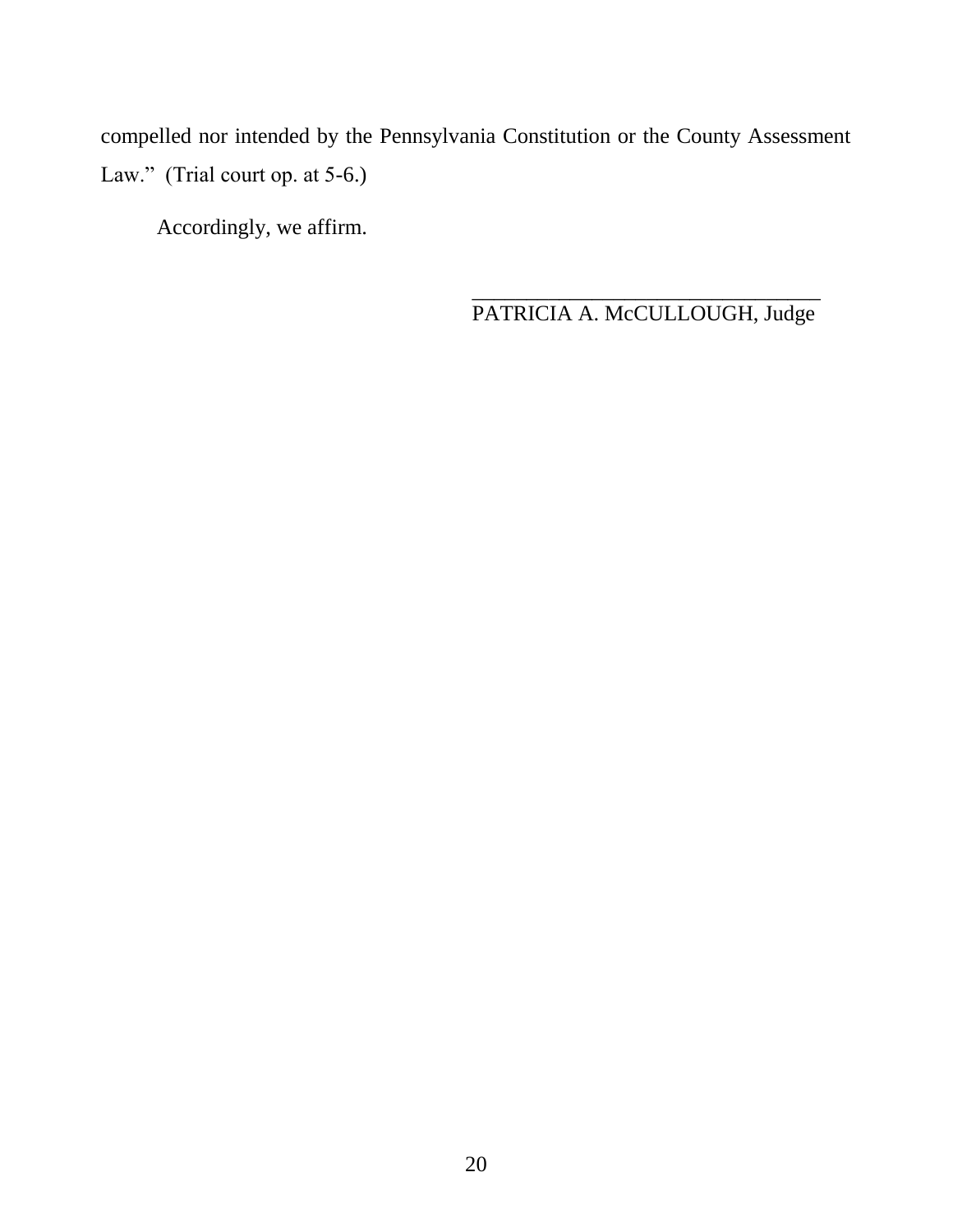# IN THE COMMONWEALTH COURT OF PENNSYLVANIA

|  | No. 1764 C.D. 2012 |
|--|--------------------|

# *ORDER*

AND NOW, this 12th day of August, 2013, the August 28, 2012 order of the Court of Common Pleas of Schuylkill County is affirmed.

> \_\_\_\_\_\_\_\_\_\_\_\_\_\_\_\_\_\_\_\_\_\_\_\_\_\_\_\_\_\_\_\_ PATRICIA A. McCULLOUGH, Judge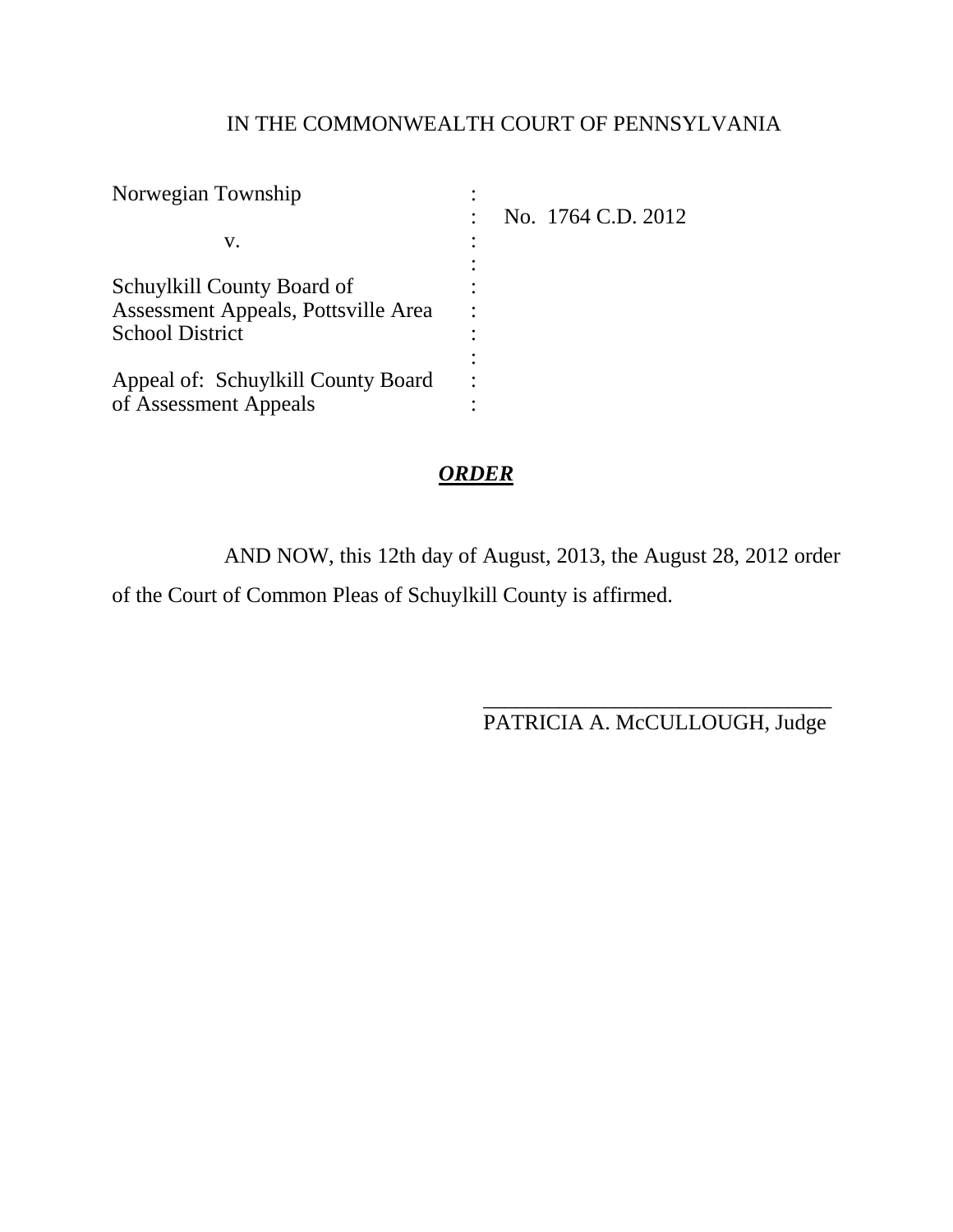## **IN THE COMMONWEALTH COURT OF PENNSYLVANIA**

| Norwegian Township                    |                                                   |
|---------------------------------------|---------------------------------------------------|
| V.                                    | : No. $1764$ C.D. $2012$<br>Argued: June 19, 2013 |
| Schuylkill County Board of            |                                                   |
| Assessment Appeals, Pottsville Area : |                                                   |
| <b>School District</b>                |                                                   |
|                                       |                                                   |
| Appeal of: Schuylkill County Board:   |                                                   |
| of Assessment Appeals                 |                                                   |

BEFORE: HONORABLE DAN PELLEGRINI, President Judge HONORABLE BERNARD L. McGINLEY, Judge HONORABLE BONNIE BRIGANCE LEADBETTER, Judge HONORABLE RENÉE COHN JUBELIRER, Judge HONORABLE ROBERT SIMPSON, Judge HONORABLE PATRICIA A. McCULLOUGH, Judge HONORABLE ANNE E. COVEY, Judge

# **DISSENTING OPINION BY JUDGE SIMPSON FILED: August 12, 2013**

Because the parcel in question is not actually and regularly used by the public, it does not yet satisfy the constitutional test for tax exemption. Therefore, I respectfully dissent.

Regardless of which party has the burden of proof or what has been decided in other cases, the ultimate legal test is clear. The Pennsylvania Constitution, Article VIII, Section 2(a)(iii), provides (with emphasis added) that the "General Assembly may by law exempt from taxation: … [t]hat portion of public property which is actually and regularly used for public purposes …." PA. CONST. art. VIII,  $\S2(a)(iii)$ .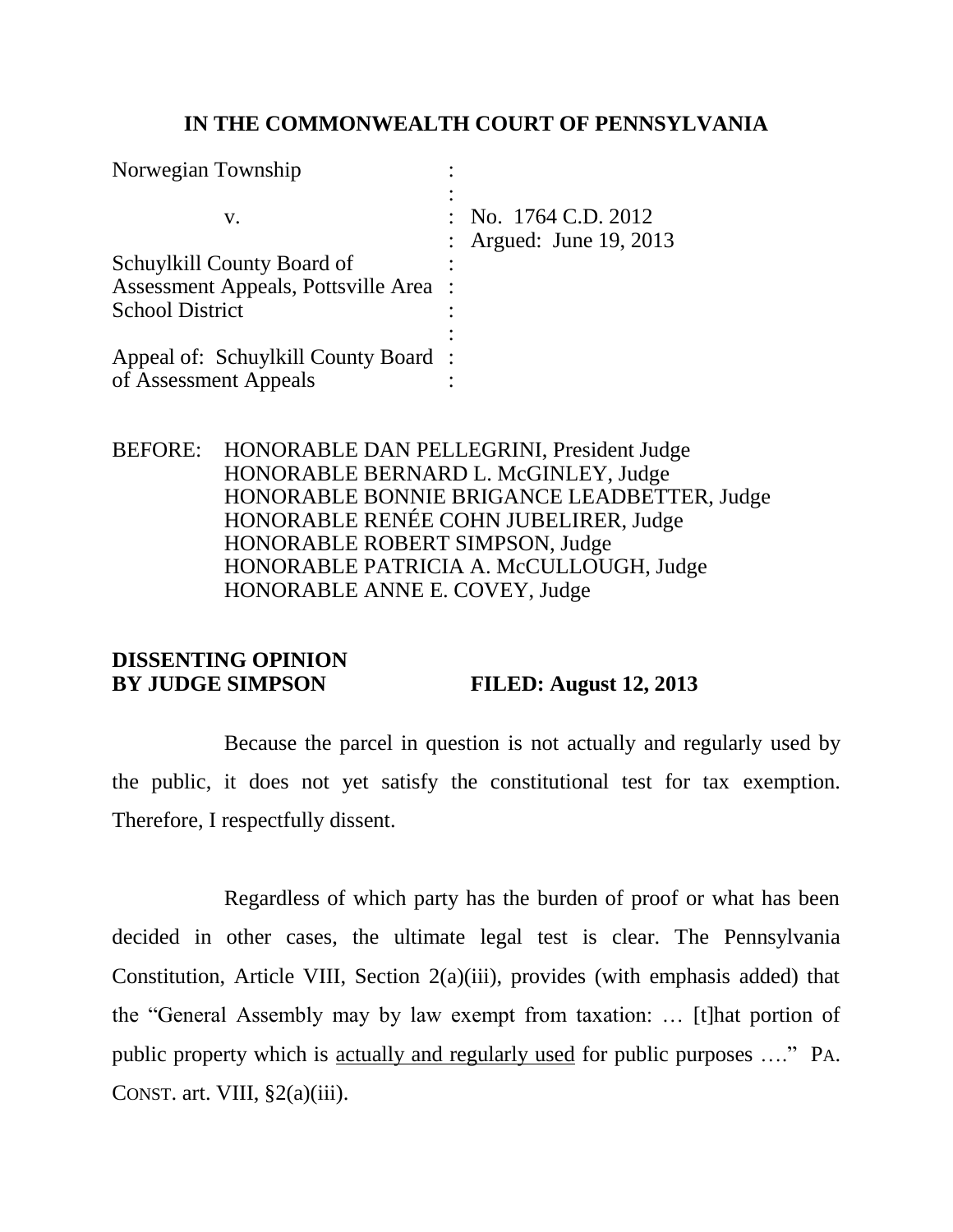During the July, 2012 hearing, Supervisor Leo Grace spoke about the

property acquired by Norwegian Township five years earlier, in August, 2007:

Q. And is it, um, is it the Township's, Norwegian Township's, position that currently the property is being used for public purpose?

A. Yes, we definitely need to add some benches there. And we will do that, we'll order them and we'll have that done. We're trying to get grant money, which hasn't happened.

Q. And you've been trying since 2007, right?

A. Yes.

\*\*\*

Q. Is it currently being used by the public?

A. No.

Q. All right.

A. No, no, there's no - - there's - - there's no bench or anything for them to sit.

Q. Is there any sign that's indicating that it's a public park?

A. No, the entrance of Norwegian Woods is there, and I'm sure we can put, yeah, we can put some signs up.

We're - - our first intent was to put a playground there, but we're definitely not going to get money for that. And that's very expensive to put a new playground there. So until that money becomes available, we'll put some benches there and mark it for community use.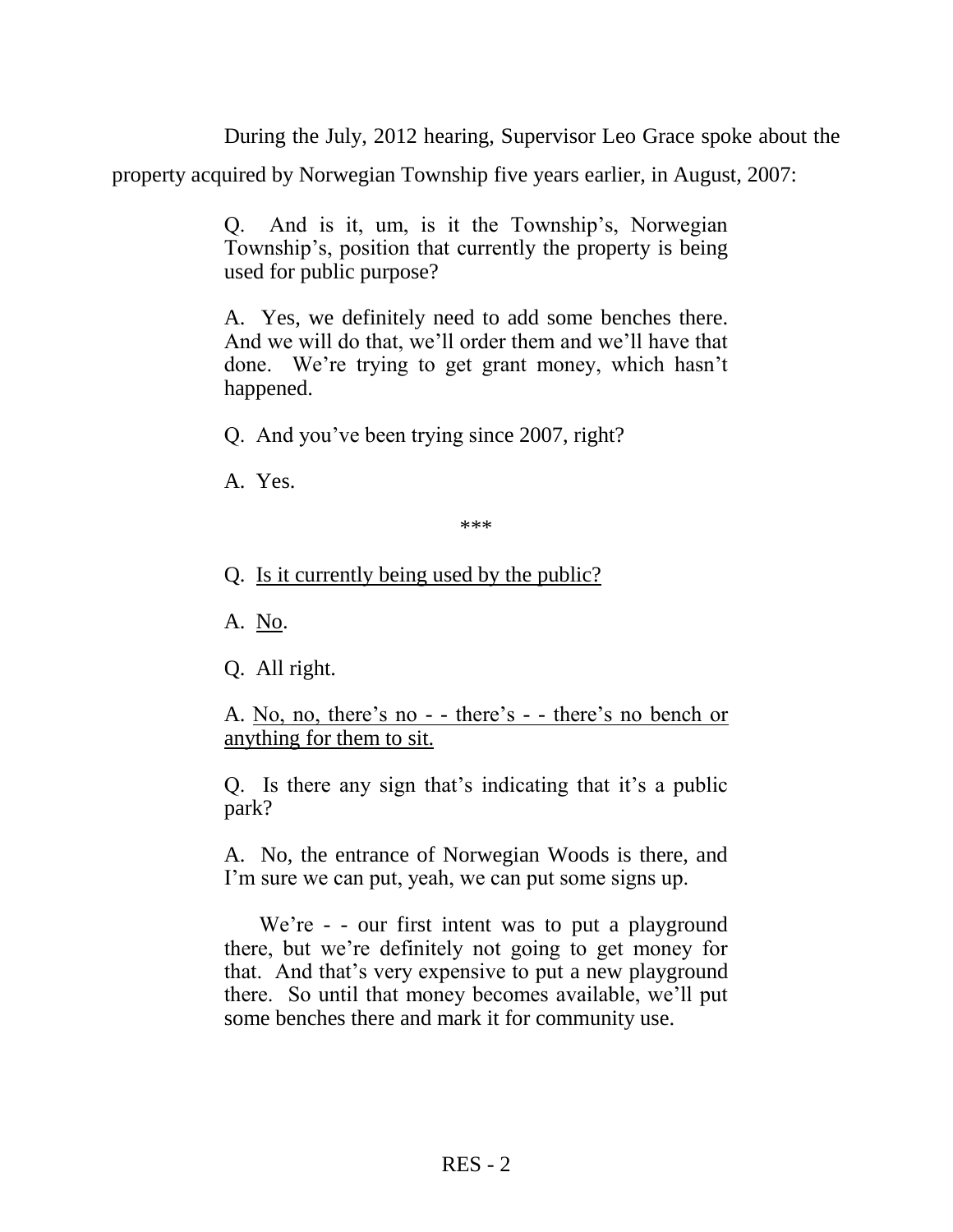Notes of Testimony, 7/12/12 N.T.), at 7-9; Reproduced Record (R.R.) at 10a-12a (emphasis added).

Thus, in the five years it owned the property, the Township had not even ordered the park benches and signs, much less installed them. More importantly, Supervisor Grace clearly conceded the property was not currently being used by the public.

The Township intended the land to be used as a public playground or a "public purpose." With those intentions, "actual and regular use" is crucial. However, I carefully reviewed the trial court's opinion, and I can locate no "actually and regularly used" holding in it. This is not surprising given the admission referenced above. The majority does not cite to such a holding, and it apparently concedes the holding does not appear in the trial court's opinion. Obviously, the trial court is the fact-finder, and it is not appropriate for this Court to supply omitted holdings or embellish the language of the trial court.

As an alternative to the constitutional "actually and regularly used for public purposes" test, both the majority and the trial court cite Senior Citizen Health Care Council v. Board of Tax Assessment Appeals of Erie County, 678 A.2d 430 (Pa. Cmwlth. 1996), as support for the proposition that a good faith effort to commence developing the property for its intended use would entitle the applicant to the tax exemption. What the majority fails to mention, however, is that the applicant in Senior Citizen, acquired the property less than two months before the tax year in question. During that time it hired an architect and solicited